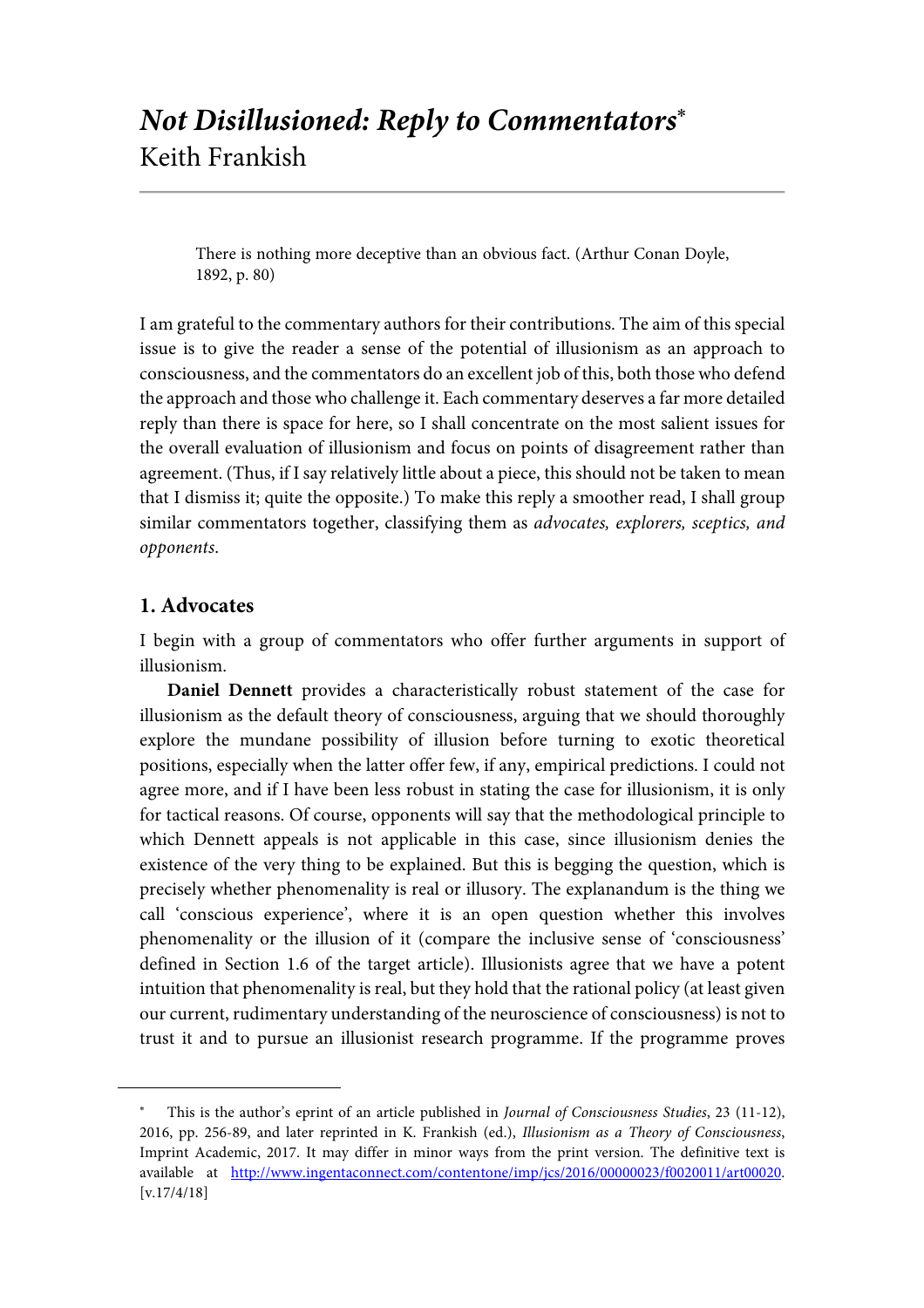fruitful, then the realist intuition may loosen its grip on us (or we may loosen our grip on it).

 Of course, at present illusionists can do little to make it seem plausible that this will happen. They can at best offer vague sketches of how the illusion of phenomenality might be generated, which are easily dismissed. But if truth is our aim, then we should be prepared to put our realist intuition to the test. The widespread reluctance to do this suggests that there may be non-epistemic concerns lurking in the background. Perhaps people worry that ceasing to trust the intuition would erode our sense of self or our sympathy for the suffering of others, and feel that we should hold onto it regardless of its truth. Such worries are, I think, misconceived, but they deserve detailed articulation and assessment. (I shall make some brief remarks later, in responding to Katalin Balog.)

 Dennett also urges caution in framing illusionist hypotheses and warns against supposing that there is a clear-cut range of questions and theoretical options that can be identified in advance of detailed empirical work (as some passages in my target article may have suggested). I think these points are wholly salutary.

 In his commentary, **Jay Garfield** attacks phenomenal realism, arguing that phenomenal properties would be unknowable, that introspection affords no good evidence for their existence, and that belief in them arises from mistaking properties of external objects for properties of the sensory systems by which we perceive them. In making these arguments he draws on Sellars and Wittgenstein, but he goes on to show that similar ideas have long been present in Buddhist philosophy. In particular, he outlines Vasubandhu's view that it is a misconception to think of experience as having dual subjective and objective aspects — a misconception that yields a doubly distorted view of the causal processes involved.

 I am, of course, sympathetic to Garfield's arguments. There are points at which phenomenal realists will want to object (arguing, for example, that zombies do not share the same phenomenal beliefs as us and that we have a special kind of epistemic access to our phenomenal properties), but I shall not discuss these objections here (some relevant points are made in Section 3 of the target article). Instead, I shall offer a couple of general observations.

 First, a comment on the nature of Garfield's illusionism. If I read him right, Garfield sees phenomenal realism as a purely *cognitive* illusion, which consists in the mistaken belief that our experiences have phenomenal properties. This may be correct, but there might also be a quasi-perceptual element to the illusion. It is possible that we have sensory systems that target aspects of our brain activity, and that these systems play a role in generating the illusion of phenomenality (as proposed in Humphrey, 2011, for example). I take it that this possibility is compatible with Garfield's arguments, and indeed with rejection of subject/object duality. Such neuro-senses would be on a par with the other senses, including other body-directed ones such as proprioception. The properties they detect would be inner only in a spatial sense, would not be immediately and infallibly known (and would be known by zombies), and would not be phenomenal in any substantive sense (though they might be *represented* as phenomenal). I don't think we should rule out the possibility that such neuro-senses play a role in consciousness.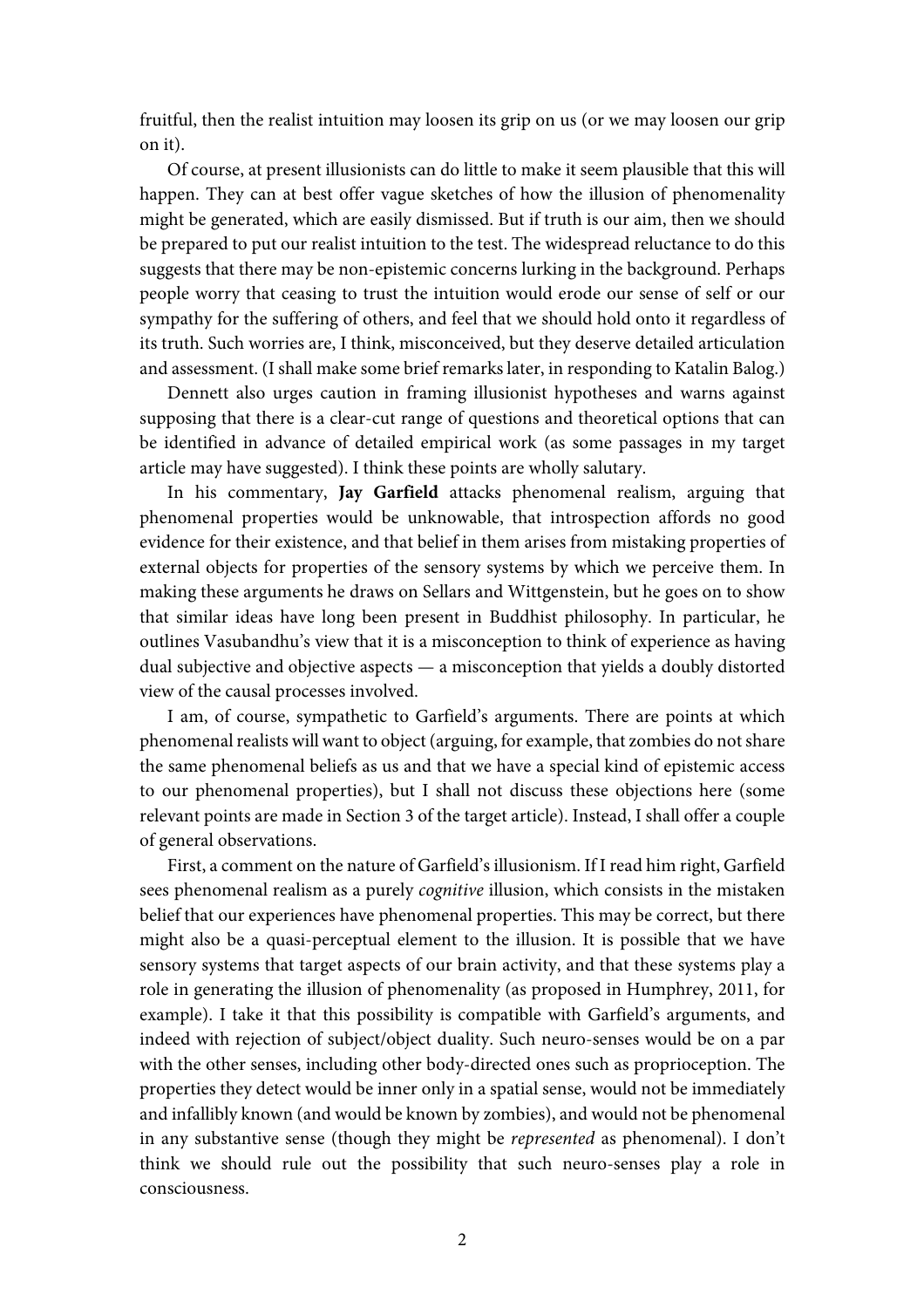Second, a comment on Garfield's discussion of Buddhist philosophy. Garfield has done Western philosophers a tremendous service in introducing them to Buddhist philosophical traditions, which, as he shows, contain much of great contemporary interest and importance (see in particular Garfield, 2015). I am not qualified to comment in detail on the points he makes, but the fact that illusionist ideas can be found in ancient Buddhist philosophy is in itself significant. Illusionists are sometimes accused of *scientism* — as if only blind science worship could prompt someone to deny the existence of phenomenal properties. I think this is unfair, and the fact that similar views emerged in a quite different intellectual culture long before the development of modern science helps to rebut it. Vasubandhu's illusionism was the product of a long tradition of metaphysical reflection on the nature of the world and our place in it, and the fact that many Western philosophers find illusionism utterly implausible may say more about their cultural horizons than about the nature of consciousness itself.

 **Georges Rey** devotes his commentary to exploring the nature and origin of the intuition that underlies phenomenal realism. He distinguishes w(eak)-consciousness, which involves implementing various computational processes of attention and internal awareness, and s(trong)-consciousness, which involves meeting some additional, non-computational condition (these notions correspond to the two senses of what-it's-like-ness distinguished in Section 1.7 of the target article). We have a powerful intuition that we have s-consciousness, but we have no idea what the extra condition might be nor any independent test for its presence. It is often assumed that we have rationally compelling introspective grounds for believing in s-consciousness, but Rey questions this. Given the elusiveness of the condition and the known fallibility of introspection, there is scope to doubt that we really have s-conscious states, as opposed to merely having the attitudes and reactions we associate with them. Moreover, Rey notes that we have an equally strong conviction that other people possess sconsciousness, suggesting that our concept of it is sensitive to behavioural factors (perhaps including marks of biological life) as well as to introspective ones. All these points are, I think, very well taken.

 Rey goes on to offer a Wittgensteinian diagnosis, according to which talk of 'consciousness' (in the strong sense), like that of 'the sky', has a role within a particular everyday linguistic practice, or 'language game', which cannot be smoothly integrated with science. The concept plays a useful role, reflecting everyday needs, interests, and moral concerns, but we cannot specify its conditions of application, and it does not appear to pick out a well-defined natural phenomenon. (I would add that the fact that we cannot specify its conditions of application means that we cannot be sure that they are *not* wholly functional and behavioural.)

 I think Rey's diagnosis is useful and that understanding the nature and function of the concept of s-consciousness will be crucial to developing the illusionist case. Our intuitions here may be put to the test in the not too distant future, as we create humanoid robots that have w-consciousness and exhibit a rich variety of human-like behaviour (enabling us to interact with and control them using our existing social skills and knowledge). I suspect such machines will provoke conflicting intuitions. When we interact with them, they will strongly activate our concept of s-consciousness, but when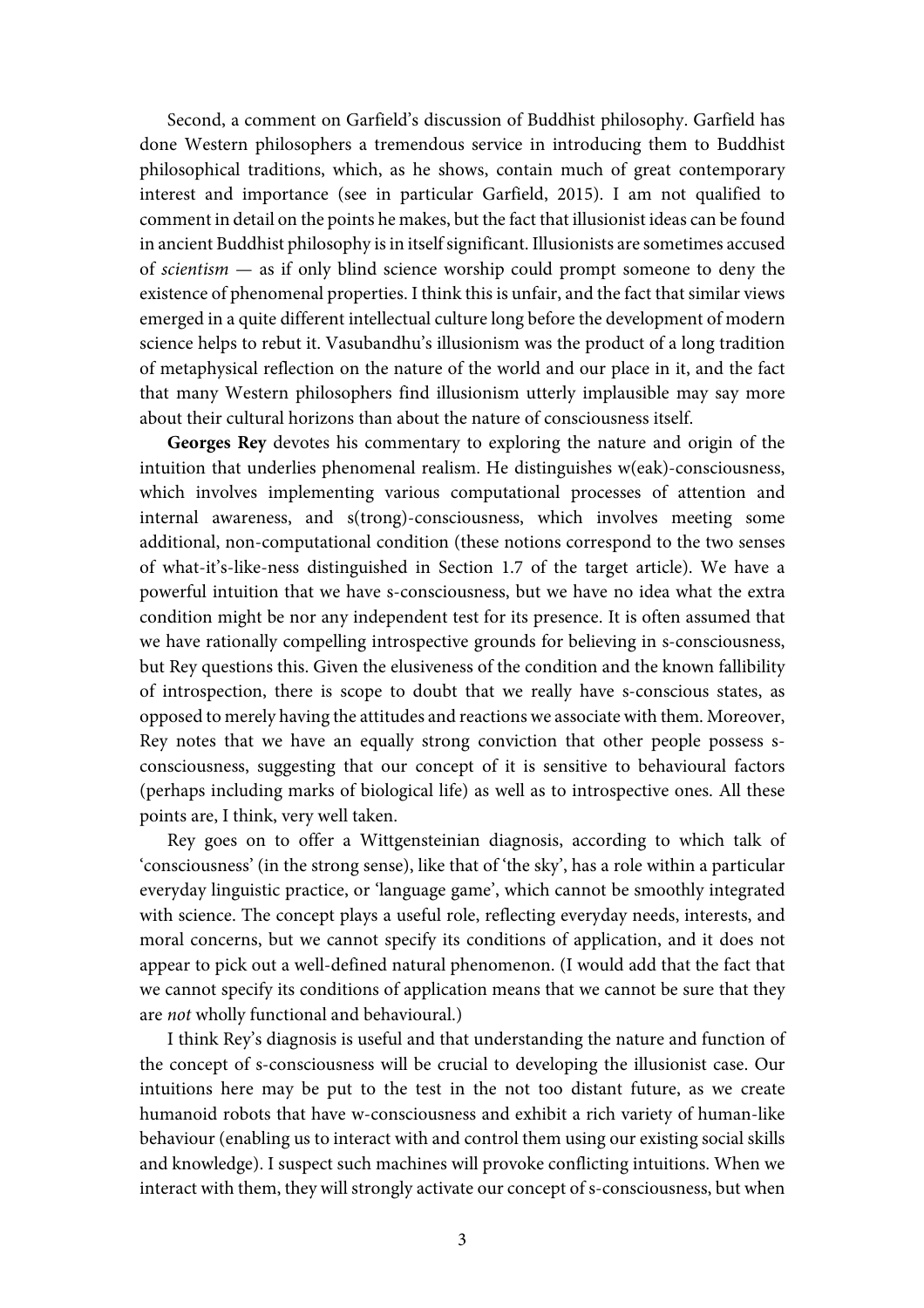we reflect on how they were made and how they work, we shall have a strong intuition that they lack s-consciousness. This may lead to widespread scrutiny of the concept itself, and perhaps to its revision or replacement.

 Rey concludes with some cautionary remarks: some aspects of experience (especially of colour experience) seem deeply resistant to illusionist explanation, and the intuition that s-consciousness is real remains tenacious. It is important that illusionists say these things. They do not claim to have explanations for specific features of conscious experience, or even to see how such explanations will go. They simply claim that the illusionist programme is the most promising one, and that our current intuitions about what can and cannot be explained in illusionist terms may not be reliable. Detailed empirical work may open new theoretical and conceptual options. We may never fully dispel the illusion of s-consciousness; it may be hardwired into our mechanisms of introspection and social perception, just as some visual illusions are hardwired into our visual systems. But recognizing that that is the case will be a major step forward.

 One final point: Rey notes that there is a passage in the target article where I speak of phenomenal properties, conceived as non-existent intentional objects, as being causally potent (Rey, this issue, p. 201, fn. 9). Rey dissociates himself from this view: it is the representations of non-existent intentional objects that are causally efficacious, and talk of the objects themselves having certain effects is merely a convenient shorthand. In fact, I agree with Rey on this; the passage in question was loosely phrased.

 **Amber Ross** highlights some epistemological problems for phenomenal realism. Real properties are independent of our beliefs about them (reality, in Philip K. Dick's words, 'is that which, when you stop believing in it, doesn't go away' (Dick, 1995, p. 261) — and, we might add, real properties are ones that don't come to be there just because you think they are). If phenomenal properties do not exhibit this sort of beliefindependence, then the natural conclusion is that they are not real but merely intentional objects of our representations, like the content of a fiction or hallucination. As Ross puts it:

Any view according to which the subject's beliefs about the character of her conscious experience do play a role in determining the facts of the matter about her conscious experience is a non-realist, illusionist type of view. (Ross, this issue, p. 221)

Yet, as Ross shows in some detail, it is very hard to describe a plausible scenario in which a subject has a false belief about the phenomenal character of an experience they are currently attending to. Of course, it wouldn't exactly help the realist if we could construct such a scenario; for, as Ross notes, we have a strong intuition that we cannot make this kind of mistake (this issue, p. 219). In this respect, then, illusionism is *better* placed to account for the common-sense view of consciousness than phenomenal realism.

 I think the line of attack Ross pursues — questioning the coherence of phenomenal realism — is an important one for the illusionist, and one that was perhaps insufficiently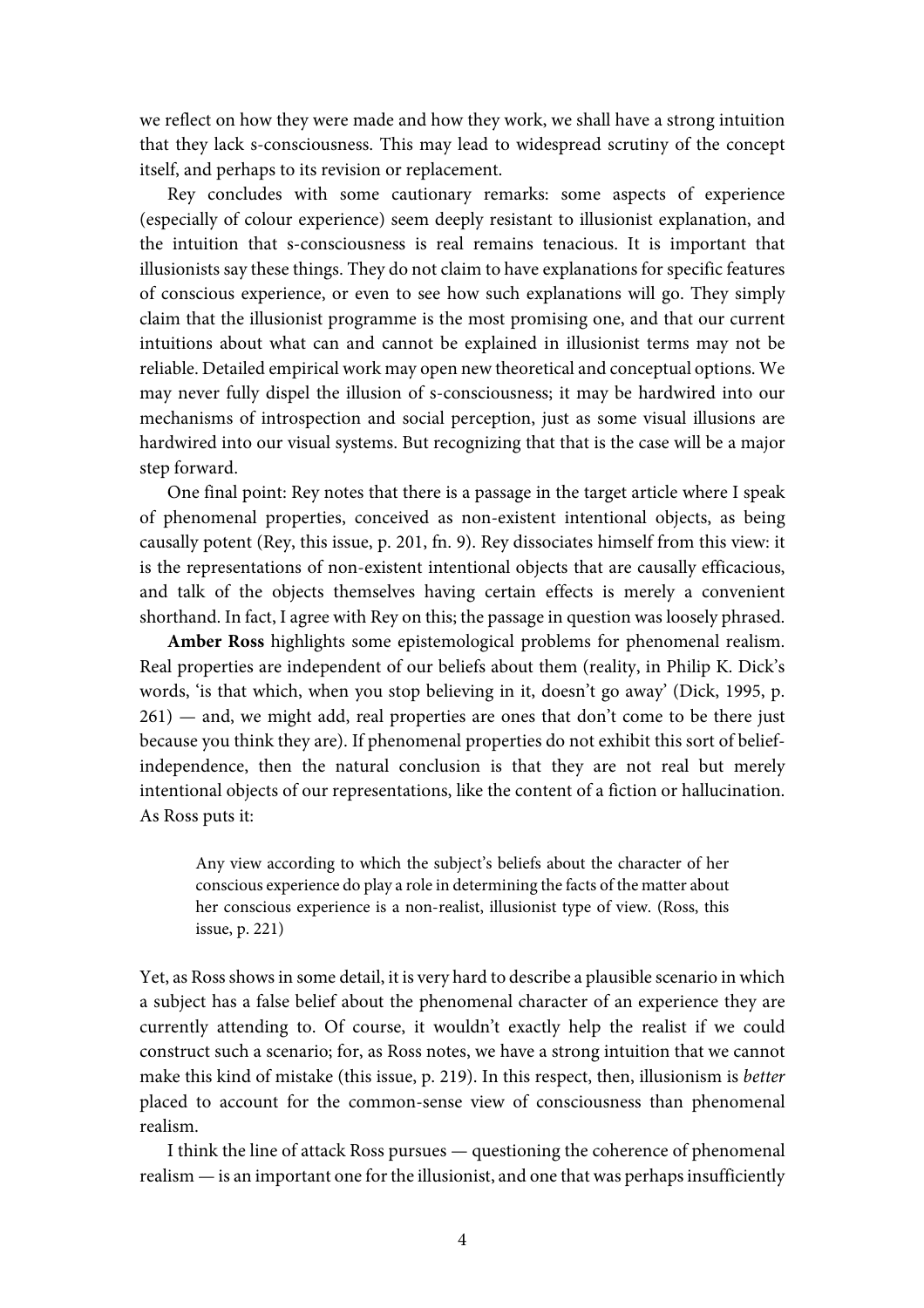stressed in the target article. It is, of course, a line that Dennett has pressed with considerable force over the years. One example he uses is that of change blindness (Dennett, 2005, chapter 4). People can fail to notice repeated shifts of colour in an image, provided each presentation of the image is separated by a brief masking stimulus. In such cases, the colour shifts must be registered at some level by the subject's visual system, but do they show up in their visual phenomenology? Dennett argues that realists face a dilemma: if they were to experience change blindness themselves, what would they say about their own phenomenology?<sup>1</sup> If they would say that their phenomenal properties changed without their noticing it, then they must accept that we are not authoritative about our phenomenal properties and that, for all we know, they may change all the time without our noticing. If they say that their phenomenal properties did not shift until they noticed the change in the image (that is, registered it cognitively), then it looks as if our phenomenal properties are simply constructions out of our judgments, as illusionists claim (and if they say they don't know if their phenomenal properties shifted, then it is unclear what could possibly settle the matter). The upshot, Dennett concludes, is that the notion of a phenomenal property is simply a mess, a source of nothing but confusion. Ross's contribution illustrates the force of considerations like this, which are, I think, still widely underestimated.

 **James Tartaglia** advocates a surprising position: non-physicalist illusionism. I did not consider the possibility of such a position in the target article, since I was concerned with illusionism as a conservative explanatory strategy, but of course illusionism does not *entail* physicalism. One could be an illusionist about consciousness while holding that reality is fundamentally non-physical. Indeed, Tartaglia argues that illusionism actually provides grounds for holding that.

 In the first part of his commentary, Tartaglia attacks 'intermediate' positions, which attempt to combine physicalism with phenomenal realism. Such positions typically rely on the phenomenal concept strategy, but, Tartaglia argues, this reliance is unwise, since phenomenal concepts aren't simply neutral ones, which do not present their objects as physical, but substantive ones, which present their objects as having a qualitative, subjective nature that no physical property could have. If physicalism is true, then phenomenal concepts must misrepresent their objects:

So if the phenomenal concept is a concept of a brain state, it must be a radical misconception of it; we must be misconceiving the brain state beyond all recognition, in fact. We are thinking of a brain state as a subjective experiential array, but that is not what it is at all. Consequently, the array must be an illusion, even if thinking about it somehow allows us to think about real brain states. (Tartaglia, this issue, p. 238)

Tartaglia has no sympathy with dualist or panpsychist explanations of consciousness, and he accordingly adopts an illusionist position. This line of argument is, of course, one that I endorse, and Tartaglia's presentation of it is elegant and compelling.

<sup>&</sup>lt;sup>1</sup> Dennett uses the term 'qualia', but for consistency I'll put the point in terms of phenomenal properties.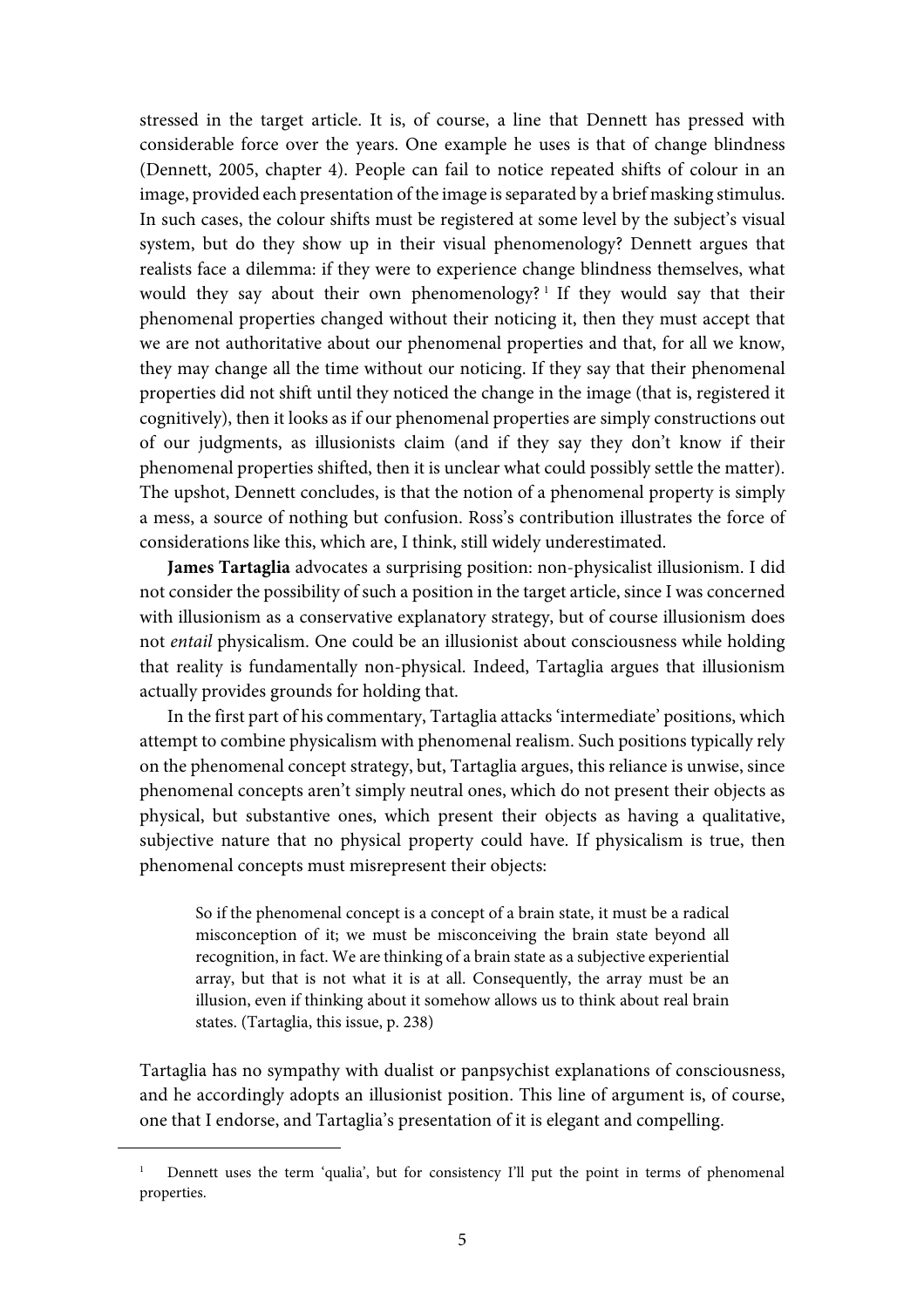In the rest of his commentary Tartaglia turns to the metaphysical implications of illusionism. He points out that our metaphysics should be compatible with our manifest situation — with how things seem to us, and specifically with the fact that we seem to be confronted with arrays of phenomenal properties. Physicalist illusionists explain our manifest situation by appealing to our judgments and representations: things seem that way because that is how we are inclined to judge them to be. Tartaglia thinks this has profound epistemic consequences. In particular, he argues that it means we cannot be confident in our physical conception of reality, since that conception was created on the basis of illusory experience. He is not suggesting that we should doubt our science. By taking experience as a guide to reality, we have built up a coherent and detailed picture of an objective world — a picture that has eventually led us to the hypothesis that experiences themselves are illusory. But, he argues, we should not forget our starting point: experience itself has a reality that must be accounted for. Hence, we must supplement our scientific picture of reality with a distinctively philosophical account. There must be an independent reality behind our experience, which transcends the objective world in the same way that the objective world transcends the world of a dream (however, Tartaglia denies that this independent reality is mental; his view is not a form of idealism or phenomenal realism — this issue, p. 251, fn. 10).

 What should we make of this? Does illusionism require us to reject physicalism? I am unpersuaded. I place myself in the tradition of Quinean naturalism, which (as Tartaglia notes) denies a sharp distinction between philosophy and science and holds that science, broadly construed, provides our best picture of reality. At any rate, I do not see how positing a transcendent reality could shed any further light on the nature of consciousness and subjectivity. (Tartaglia himself says that we can say 'nothing substantive' about independent reality; this issue, p. 250.) Tartaglia worries that physicalist illusionism renders many other aspects of our manifest situation illusory too, including our sense of being spatio-temporally located. Even if this were so (and I'm not sure it is), I do not see it as a reason to reject physicalism. If certain illusions are important to us, we can continue to live by them, treating them as enabling fictions, which do not need metaphysical underpinning.

 Moreover, I think Tartaglia overestimates the negative epistemic implications of illusionism. He suggests that it renders our judgments about our experiences 'completely unreliable' (this issue, p. 244). But this is too swift. Illusionism does not claim that our conscious experiences are wholly illusory, only that their apparent *phenomenal aspect* is. I may be correct to judge that I am currently seeing a red postbox (where red is a reflectance property of surfaces), even though I'd be wrong to judge that the experience has a reddish phenomenal feel. Tartaglia asks how we can correlate experiences with worldly properties, but I fail to see the problem. Evolution has set up the correlations, designing our perceptual systems to reliably track worldly properties (perhaps disjunctive, gerrymandered ones), and by doing science we can get a better understanding of the nature of those properties. Tartaglia doubts that we can 'cherrypick' experience for veridical elements, but that is just what the scientific method has enabled us to do. Even if it is not the fundamental reality, the objective world has a complex structure independent of us, and by applying the scientific method we have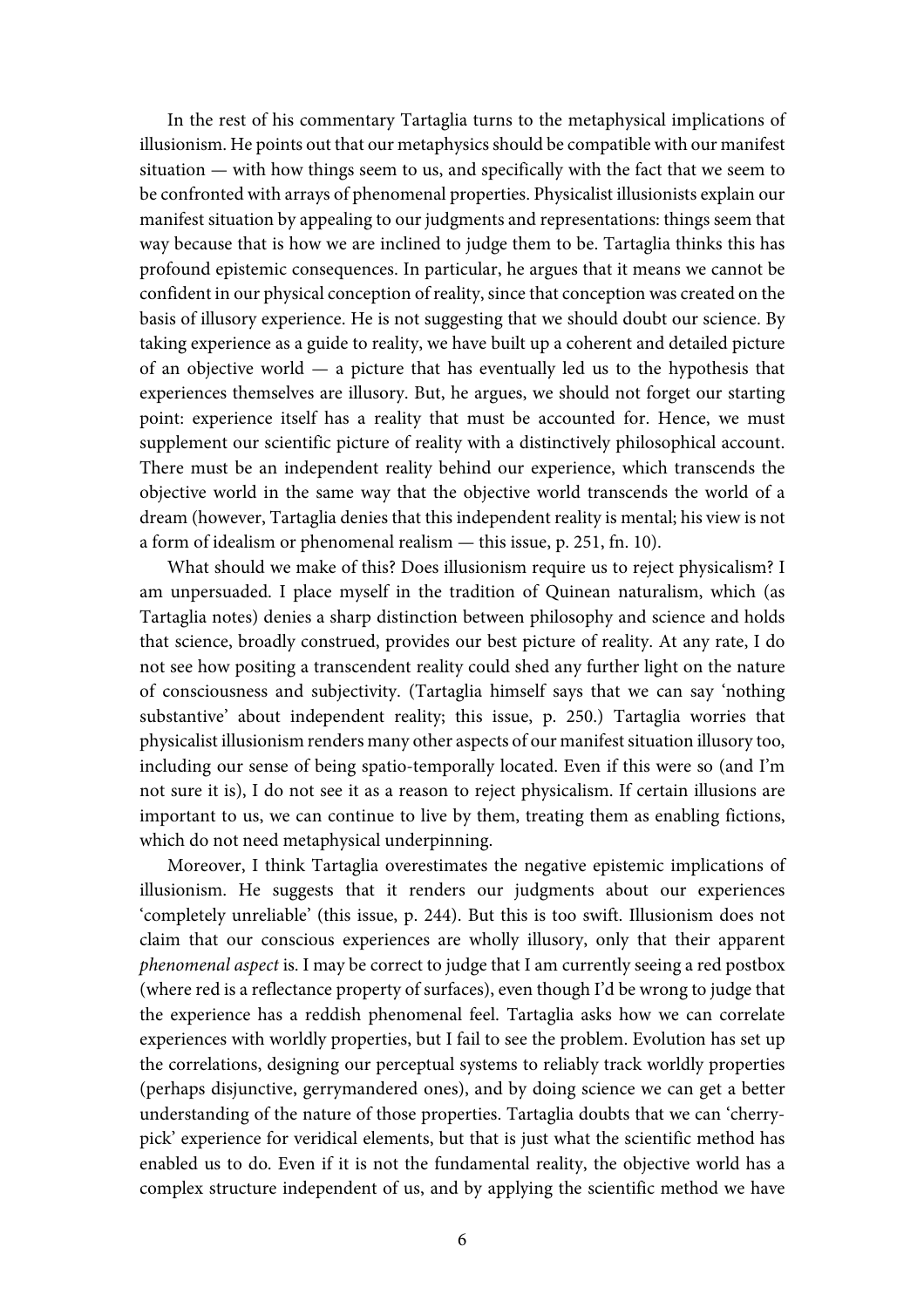acquired a powerful grip on that structure. In the process, we have come to question some of the beliefs we started with, but unless we endorse some form of foundationalism, this is not a problem.

 In the same vein, illusionists need not deny that phenomenal concepts represent real properties, albeit under distorted guises. Tartaglia finds it implausible that phenomenal concepts represent properties either of brain states or of distal objects, arguing that the misrepresentation involved would be too radical (this issue, pp. 244– 5). Again, I fail to see the worry. A concept may track a certain property even if it radically misrepresents it. Recall Humphrey's example of the Penrose triangle, discussed in the target article (Frankish, this issue, p. 17). Deployed in visual experience, the concept of a Penrose triangle tracks a certain sort of three-dimensional structure (a 'Gregundrum'), which it represents as a physically impossible object. The misrepresentation involved is radical yet perfectly possible. Moreover, it may be useful if we need to distinguish Gregundra from non-Gregundra. Gregundra are simply objects that create the illusion of a Penrose triangle, and the best way to tell if an object is a Gregundrum is to see if it creates the illusion — if our visual system misrepresents it as a Penrose triangle. It would be impossible to develop a veridical perceptual concept that reliably distinguishes Gregundra from all the other similar structures that do not create the illusion. Something similar may be the case with phenomenal concepts. They may pick out highly disjunctive physical properties (either of our cognitive systems or of distal objects) which it is useful for us to track but which are unified only by the fact that they trigger the concept. The fact that they radically misrepresent their objects is no bar to their performing this function.

 Perhaps my Quinean sympathies — or my lack of what Tartaglia calls 'historicallyinformed metaphilosophical self-consciousness' (this issue, p. 252) — are blinding me to Tartaglia's deeper point. At any rate, as far as the science of consciousness goes, he and I are in agreement: we should adopt an illusionist view.

#### **2. Explorers**

I turn now to four commentators I have dubbed *explorers*. These use their commentaries to explore ways of developing illusionism — either building theories, responding to objections, or reviewing experimental evidence. Their papers illustrate how illusionism can form the core of a research programme, which can be supplemented and developed in different ways.

 **François Kammerer** addresses the illusion problem — the problem of explaining how the illusion of phenomenality arises. As he notes, the problem has a particularly hard aspect. It is not just that we are strongly disposed to think that phenomenality is not an illusion; we find it hard to understand how it *could* be an illusion:

[W]hat makes us reluctant to accept illusionism is not only that we are disposed to believe that we are conscious, it is also that we have difficulties *making sense of the hypothesis that we are not conscious while it seems to us that we are*. (Kammerer, this issue, p. 127)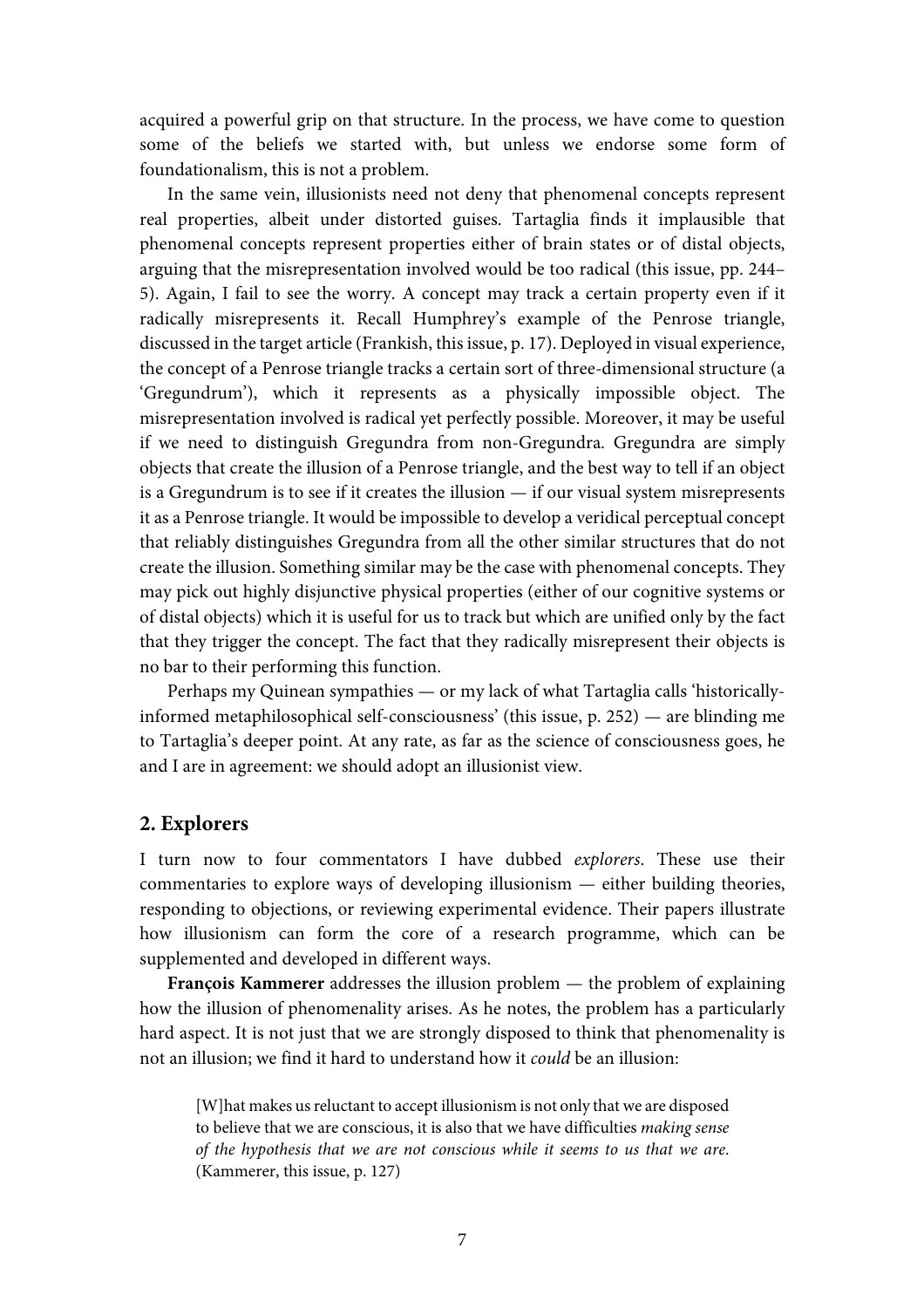This, Kammerer argues, sets this illusion of phenomenality apart from all other illusions and means that it cannot be usefully modelled on them.

 Kammerer proposes a solution. Simplified somewhat, it runs as follows. <sup>2</sup> Introspection is informed by an innate and modular theory of mind and epistemology, which states that (a) we acquire perceptual information via mental states  $-$  experiences — whose properties determine how the world appears to us, and (b) experiences can be fallacious, a fallacious experience of A being one in which we are mentally affected in the same way as when we have a veridical experience of A, except that A is not present. Given this theory, Kammerer notes, it is incoherent to suppose that we could have a fallacious experience of an experience, E. For that would involve being mentally affected in the same way as when we have a veridical experience of E, without E being present. But when we are having a veridical experience of E, we are having E (otherwise the experience wouldn't be veridical). So, if we are mentally affected in the same way as when we are having a veridical experience of E, then we are having E. So E is both present and not present, which is contradictory. (Kammerer couches the argument in terms of experiences, but it could easily be recast in terms of the phenomenal properties of experience. Having a fallacious experience of a phenomenal property involves being mentally affected in the way one would be if the property were present, which involves it being present. Generalized further, this argument might explain our sense that introspection is infallible.) Kammerer proposes that this explains the peculiar hardness of the illusion problem. The illusionist thesis cannot be coherently articulated using our everyday concept of illusion, which is rooted in our naïve concept of fallacious experience. Moreover, if the naïve theory Kammerer sketches does inform our introspective activity, then we shall not be able to form any imaginative conception of what it would be like for illusionism to be true. Hence the common claim that, where consciousness is concerned, appearance is reality. As Kammerer stresses, this does not mean that illusionism actually is incoherent. It simply means that in order to state it we must employ a technical concept of illusion — as, say, a cognitively impenetrable, nonveridical mental representation that is systematically generated in certain circumstances.

 Kammerer's approach to the illusion problem is, I think, a promising one, and the idea that introspection is theoretically informed is likely to figure prominently in any developed illusionist theory. Of course, even if Kammerer is right about the source of our intuitive resistance to illusionism, this would not show that illusionism is true, though it would help to dispel one common objection to it. Realists will say that phenomenality is not an illusion even in a technical sense: our relation to our phenomenal properties is one of direct acquaintance, which does not depend on potentially fallible representational processes. Perhaps Kammerer could employ the strategy again here, arguing that our concept of introspective acquaintance is also a theoretical one. At any rate, considerations like this should help to move the debate forward, beyond the simple assertion that illusionism is unintelligible.

<sup>&</sup>lt;sup>2</sup> I have omitted a lot of Kammerer's detail, but I hope I have captured the core of his argument.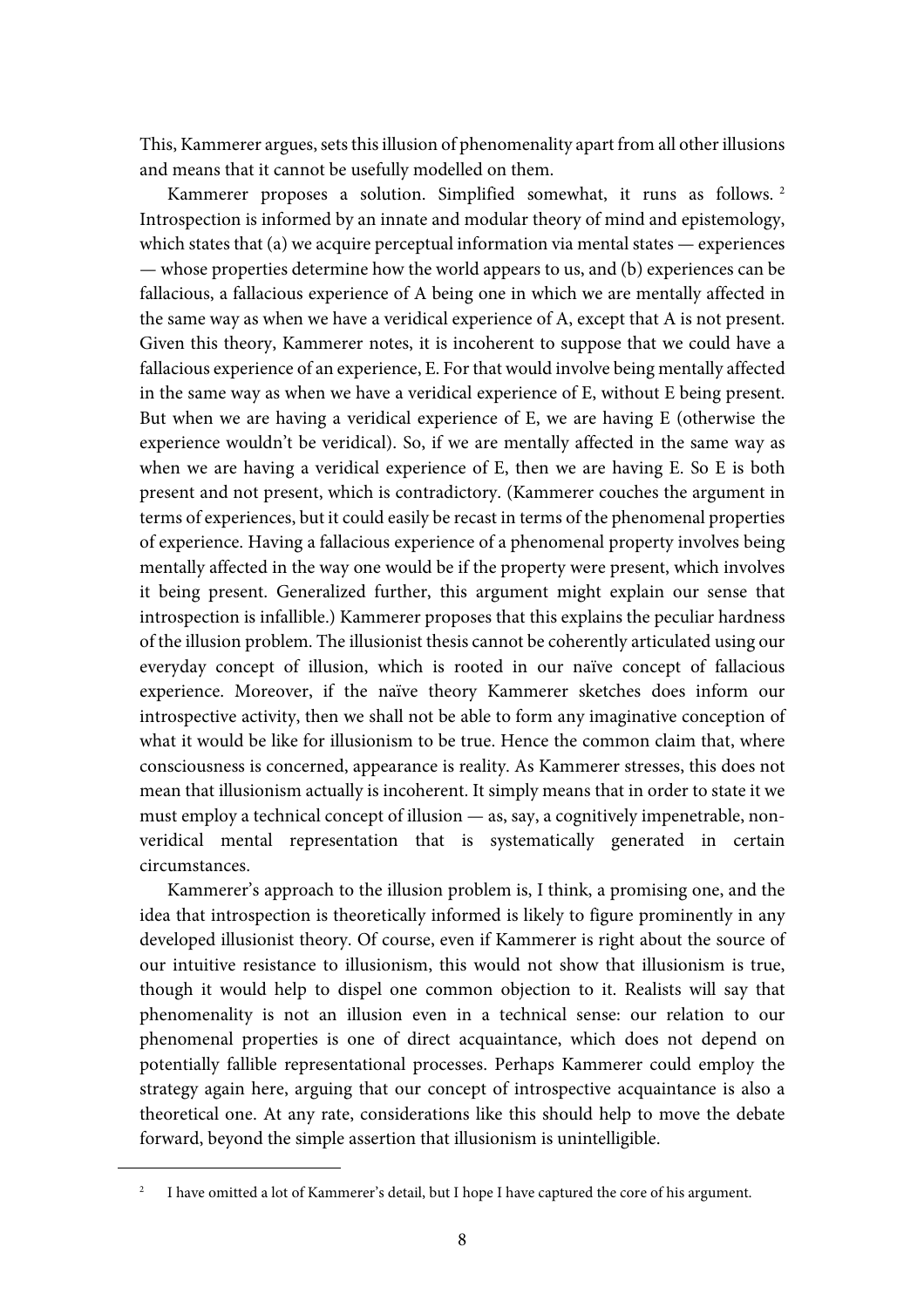**Derk Pereboom** has done much to establish illusionism as a respectable approach to consciousness, setting out a carefully articulated illusionist theory (the 'qualitative inaccuracy hypothesis') and showing how it can be used to rebut standard antiphysicalist arguments (see Pereboom, 2011). In his commentary, he discusses the form an illusionist theory should take, challenging the functionalist view I suggested in the target article. He makes two points. The first concerns what illusionists should say about illusions of phenomenality themselves. Realists will object that illusionists are still committed to phenomenal realism, since there is something it is like to have the illusion of a phenomenal property. In the target article, I suggested that illusionists should deny that phenomenal illusions themselves seem to have phenomenal properties. Pereboom thinks this won't do, and argues that we should instead explain their apparent phenomenality as a further illusion. If introspection misrepresents quasi-phenomenal states as phenomenal, then it can misrepresent our modes of presentation of those states as phenomenal too. This need not create a regress, Pereboom argues, since there is no reason to think that we also represent those higher-order modes of presentation, or at least that we do so under phenomenal modes of presentation.

 It is good to have this proposal on the table. I think it is a coherent position, and I agree with Pereboom that the regress objection is not serious (the point to stress is that mental states seem to possess phenomenal properties only when introspected, and psychological limitations on the introspection process will naturally block the regress). It is in some ways a puzzling proposal, however. Why should introspection represent modes of presentation as having the same properties as the states they represent? Why should the representation of an experience feel like the experience itself? Moreover, we may not need to posit higher-order introspective processes in order to account for our sense that illusions of phenomenality would themselves have phenomenal properties. Recall Kammerer's proposal about the theory-laden nature of introspection. If Kammerer is right, then when we try to conceive of an introspective illusion we shall conceive of a mental state that incorporates the original experience, with all its (apparent) phenomenal properties. The apparent higher-order feel may simply be an artefact of the innate theory that informs introspection.

 Pereboom's second point concerns the nature of quasi-phenomenal properties. Introspection represents these as intrinsic properties rather than functional ones. Illusionism removes the pressure to think of them in this way, allowing us to incorporate them smoothly into a functionalist account of the mind. But, Pereboom argues, illusionism doesn't *require* us to adopt a functionalist view. We could regard quasi-phenomenal properties as consisting, at least partially, of *absolutely intrinsic aptnesses*, which form the categorical bases for the causal powers of physical entities. Pereboom argues that this view not only vindicates our common-sense intuition that phenomenal properties are intrinsic causal powers but also gives the illusionist a stronger response to standard anti-physicalist arguments.

 Again, it is good to have this view on the table, though personally I find it unpersuasive. Of course, if one thinks that all causal powers are ultimately grounded in absolutely intrinsic aptnesses, then one will think that the powers of quasi-phenomenal properties are too. But I don't think there are *specific* reasons for thinking of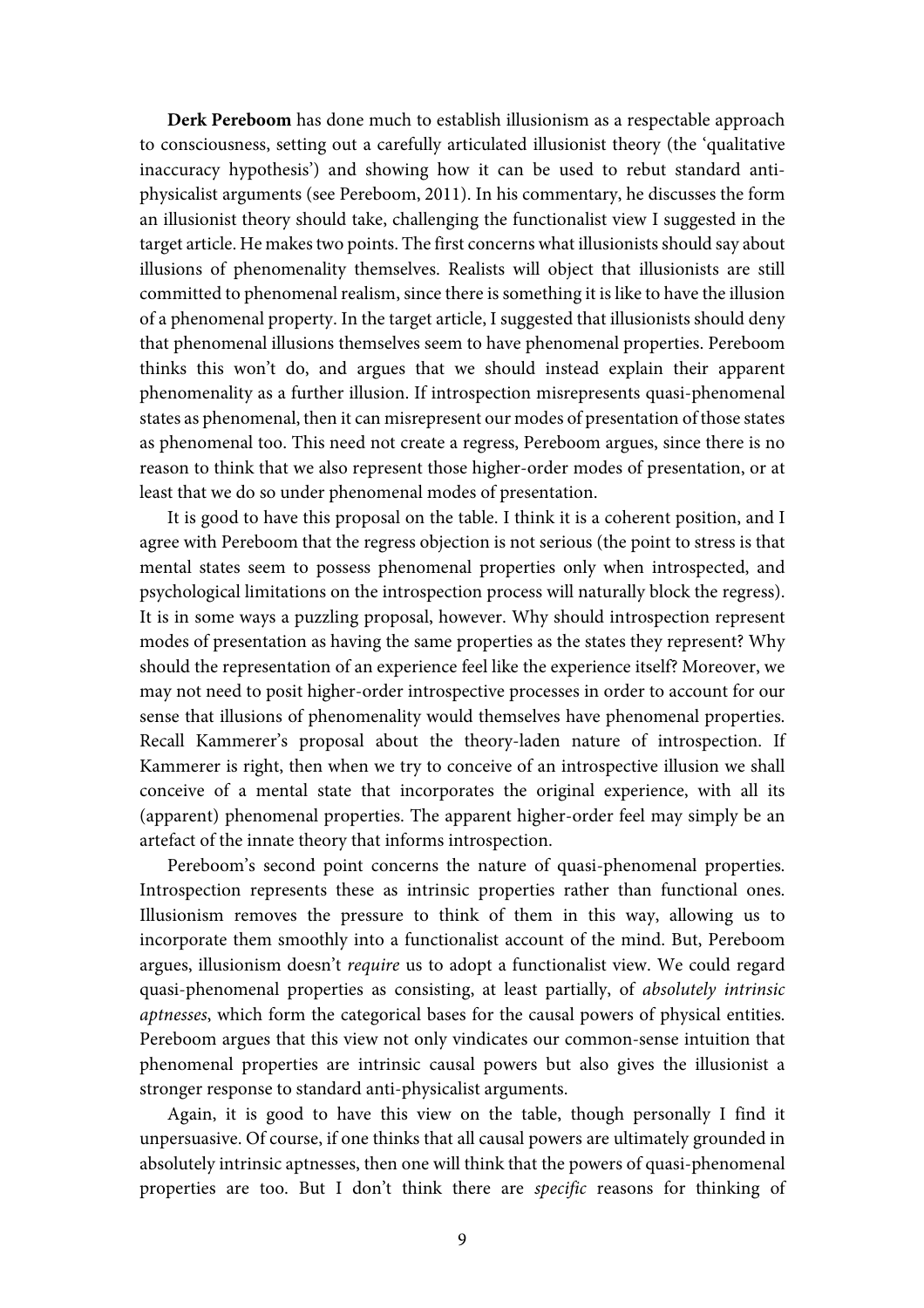consciousness in this way. As Pereboom acknowledges, we do not need to posit absolutely intrinsic properties in order to rebut the anti-physicalist arguments, and our sense that phenomenal properties are intrinsic ones can be explained as a misrepresentation. As illusionists, we do not need the heavy metaphysical machinery of absolutely intrinsic aptnesses in order to explain why conscious experiences seem to be intrinsic causal powers, and employing it would, to my mind, bring illusionism uncomfortably close to a form of Russellian monism.

 I turn now to two contributions from scientists. Much scientific work on consciousness has been conducted, wittingly or not, in a quasi-dualistic spirit. Theorists seek to identify the neural processes that produce consciousness, without offering any explanation of *how* they produce it. This isn't surprising if consciousness is conceived in a realist way: it is impossible to gain any explanatory purchase on such a nebulous phenomenon. But illusionism provides a much more tractable target for scientific investigation. To explain consciousness we need to identify and explain the (broadly representational) processes that collectively constitute the illusion of phenomenality. The two commentaries considered next adopt this perspective.

 **Michael Graziano** provides a clear introduction to his *attention schema theory*, according to which consciousness depends on possession of an internal model of one's attentional processes. Graziano's conception of the explanandum for a theory of consciousness is thoroughly illusionist. As he explains:

Here by 'consciousness' I mean that, in addition to processing information, people report that they have a conscious, subjective experience of at least some of that information. The attention schema theory is a specific explanation for how we make that claim… It is a theory of how the human machine claims to have consciousness and assigns a high degree of certainty to that conclusion. (Graziano, this issue, p. 98)

The aim is to explain our sense that we are conscious, rather than consciousness itself as a distinct property. This sense arises, Graziano argues, from the fact that, in addition to representing features of the world and of ourselves, we represent our *mental relation* to things via attention. We have an 'attention schema', which models covert attention (the deep processing of selected information), allowing us to monitor and control it. This model does not provide a detailed representation of the mechanisms involved; rather, it represents attention in an abstract, schematic way, as a sort of private *mental possession* of something. As a result, when we introspect our attentional processes we seem to find an inner world where a subjective self has an immediate grasp of the properties of things, leading us to issue reports like this (which Graziano puts into the mouth of a robot equipped with an attention schema):

'my mental possession of the apple, the mental possession in-and-of-itself, has no physically describable properties. It's an essence located inside me… It's my mind taking hold of things — the colour, the shape, the location. My subjective self seizes those things.' (Graziano, this issue, pp. 102–3)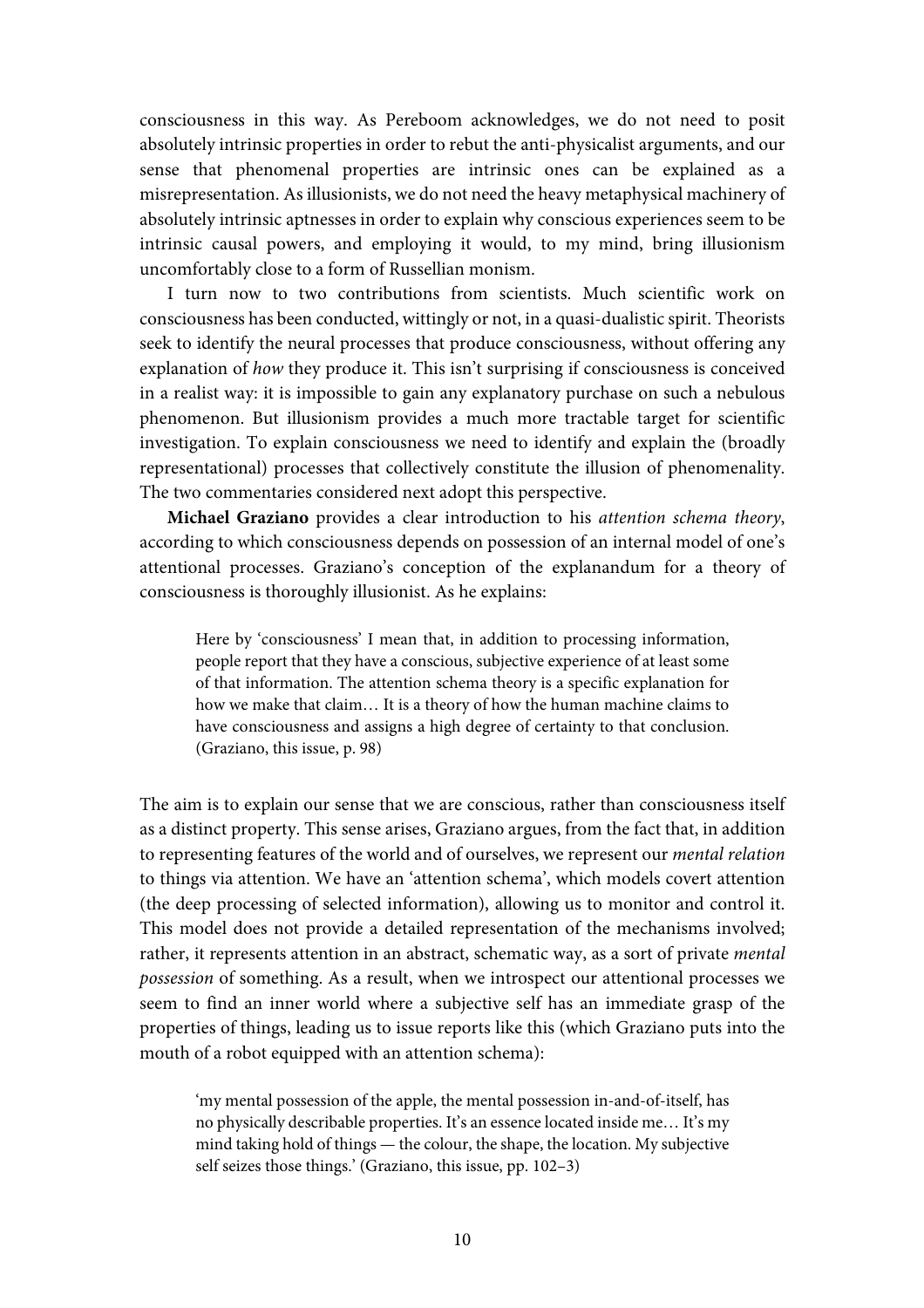When we talk of consciousness and its features, we are reporting the deliverances of our attention schema. Graziano goes on to outline experimental evidence that consciousness is associated with the control functions of the attention schema, as the theory would predict.

 I shall not attempt to assess attention schema theory here but simply comment on its relation to the illusionist programme. Graziano notes the affinity (especially with Dennett's views) but argues that the term 'illusionism' has misleading connections. To describe consciousness as an illusion suggests that it is nothing at all and that introspection is simply in error. But, he points out, covert attention itself is real, and our internal model of it, though schematic and abstract, is well adapted for its function of tracking and controlling attention. As he puts it, 'consciousness is not an illusion but a useful caricature of something real and mechanistic' (this issue, p. 112).

 I think these are excellent points, and they indicate the need for an important clarification. Talk of illusion does double duty within illusionist theorizing. On the one hand, it may refer to *quasi-perceptual* introspective representations generated by selfmonitoring processes, such as the attention schema. These representations may be highly abstract and distorted, and in that sense illusory, but they may also carry valuable information for the system and facilitate important tasks of control and selfmanipulation. An illusion need not be a fault and may have been carefully designed (compare Dennett's analogy with the 'user illusions' produced by the icons and pointers on a computer desktop — Dennett, 1991). On the other hand, illusion talk may refer to the *cognitive* illusion involved in judging that we are acquainted with an internal world of intrinsic phenomenal properties. Here it is appropriate to talk of error (certainly in theoretical contexts), though perhaps still not of a fault: belief in the metaphysical specialness of our inner lives may be adaptive, playing an important role in human psychology and social interaction (Humphrey, 2011).

 These illusions, quasi-perceptual and cognitive, are of course closely related; we judge that we are acquainted with phenomenal properties because introspection gives us such a partial view of internal reality (indeed, natural selection may have sculpted our neural processes in order to create the cognitive illusion; *ibid*.). Phenomenal consciousness, we might say, is a theoretical illusion built on an introspective caricature.

 In their commentary, **Nicole Marinsek** and **Michael Gazzaniga** look at illusionism from the perspective of split-brain research. Patients who have undergone surgical severing of the corpus callosum display various behavioural dissociations, which suggest that each hemisphere is operating as a separate mind. This presents a challenge for illusionism. Both hemispheres show signs of being phenomenally conscious (in the everyday sense), so if phenomenality is an introspective illusion, then both must possess a capacity for introspection and be susceptible to illusions. Marinsek and Gazzaniga review relevant experimental evidence and tentatively conclude that this is indeed the case. One moral of this, they suggest, is that, even without callosotomy, phenomenal consciousness may be fragmented, comprising numerous 'modular illusions' with different characteristics.

 I think these points are well taken, and, as Marinsek and Gazzaniga note, the splitbrain literature will provide a useful testing ground for detailed illusionist proposals (it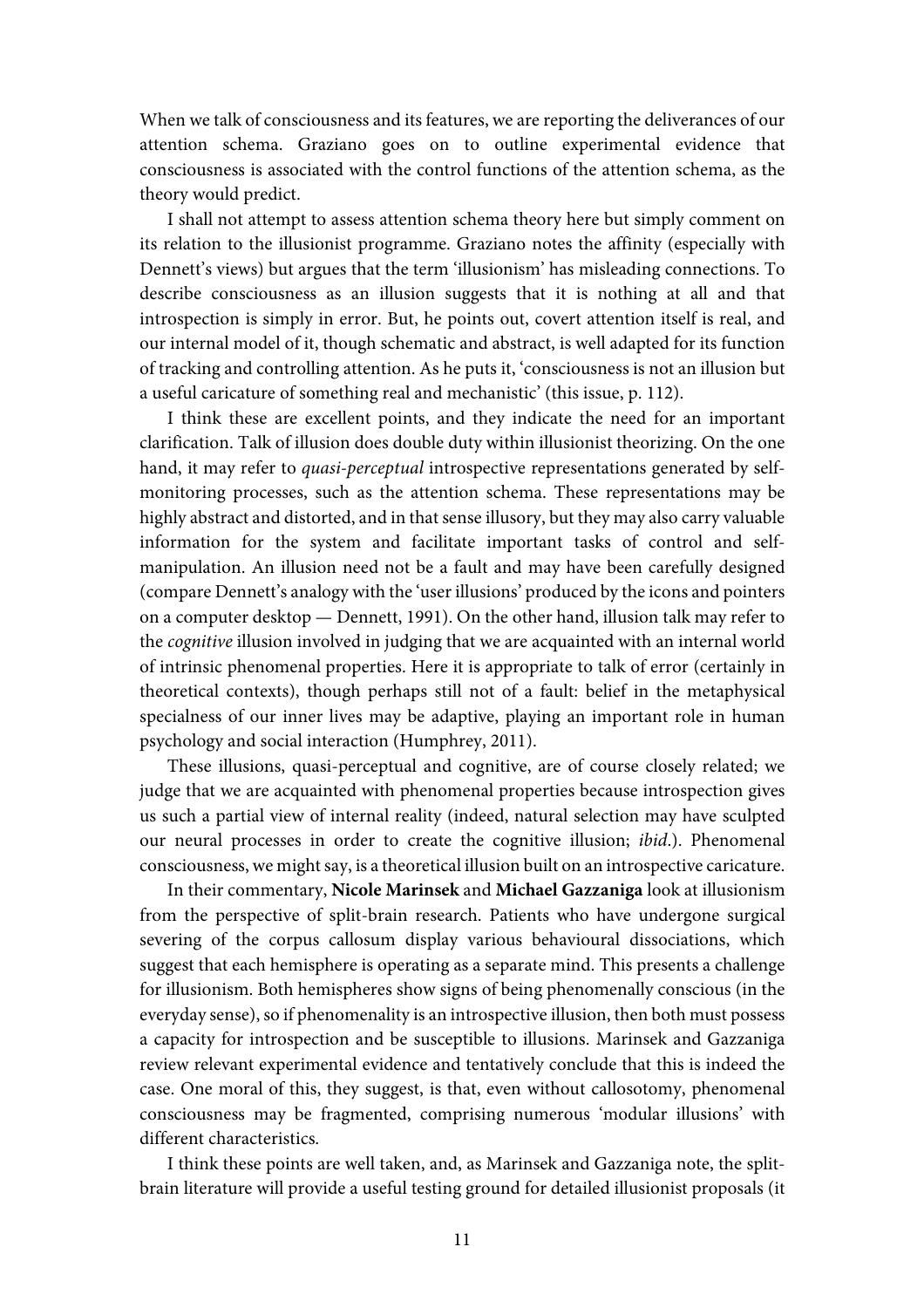would be interesting to explore its implications for attention schema theory and for Humphrey's 'sentition' theory). Moreover, the suggestion that consciousness may be fragmented is, I think, an important one. One thing the split-brain literature has shown is that our sense of psychological unity can be illusory: despite the dissociations in their behaviour, split-brain patients continue to feel unified, and they unconsciously confabulate to preserve that feeling. Of course, if we conceive of subjecthood in nonpsychological terms, as involving direct acquaintance with phenomenal properties, then it is hard to see how we can establish any objective criteria for identifying conscious subjects. But illusionism provides a much more tractable approach. To be a conscious subject is (putting it very sketchily) to be a system that produces appropriate introspective representations of its own mental activity and uses them to modulate its activity in appropriate ways. In this sense, we may each incorporate multiple conscious or semi-conscious subjects, either modular or partially integrated with each other.

## **3. Sceptics**

This section looks at contributions from four commentators who, although not fullblown opponents of illusionism, express reservations about the position or feel that it is in some way misguided.

 **Susan Blackmore** distinguishes illusionism from a more cautious view, which she calls *delusionism*. Whereas illusionists deny the existence of phenomenal consciousness outright, delusionists hold that we have many mistaken theories about it. Blackmore expresses reservations about illusionism, but she endorses delusionism, arguing that we are wrong to think that there is a stream of consciousness, with rich, unified, and determinate contents, and a persisting self, which observes it. Whenever we introspect, we always find some conscious experience, and this leads us to think that there is a continuous inner stream of such experiences and an inner self waiting to observe them. But these claims, she argues, are baseless — neither neuroscience nor careful introspection offers any way of determining whether conscious experiences are present at times when we are not actively introspecting. Rather, there are just moments of consciousness, temporary constructions bonding thoughts and perceptions to a representation of the self.

 This is a valuable piece, which usefully summarizes ideas that Blackmore has defended at length in earlier work. There are many important issues here, but I shall confine myself to commenting on the relation between delusionism and illusionism. Illusionism clearly entails delusionism: if there are no phenomenally conscious experiences, then there is no continuous stream of them either. Could there be a continuous *illusion* of consciousness? It depends on what kind of illusion we are thinking of. If it is a personal-level cognitive one, which occurs when we actively introspect and judge that we are currently having an experience with such-and-such phenomenal properties, then the answer is obviously no. But illusionists might want to say that there is a continuous subpersonal illusion, or something like it, consisting in the production of abstract, quasi-perceptual representations of neural processes, which are used for internal control purposes and which form the basis for our phenomenal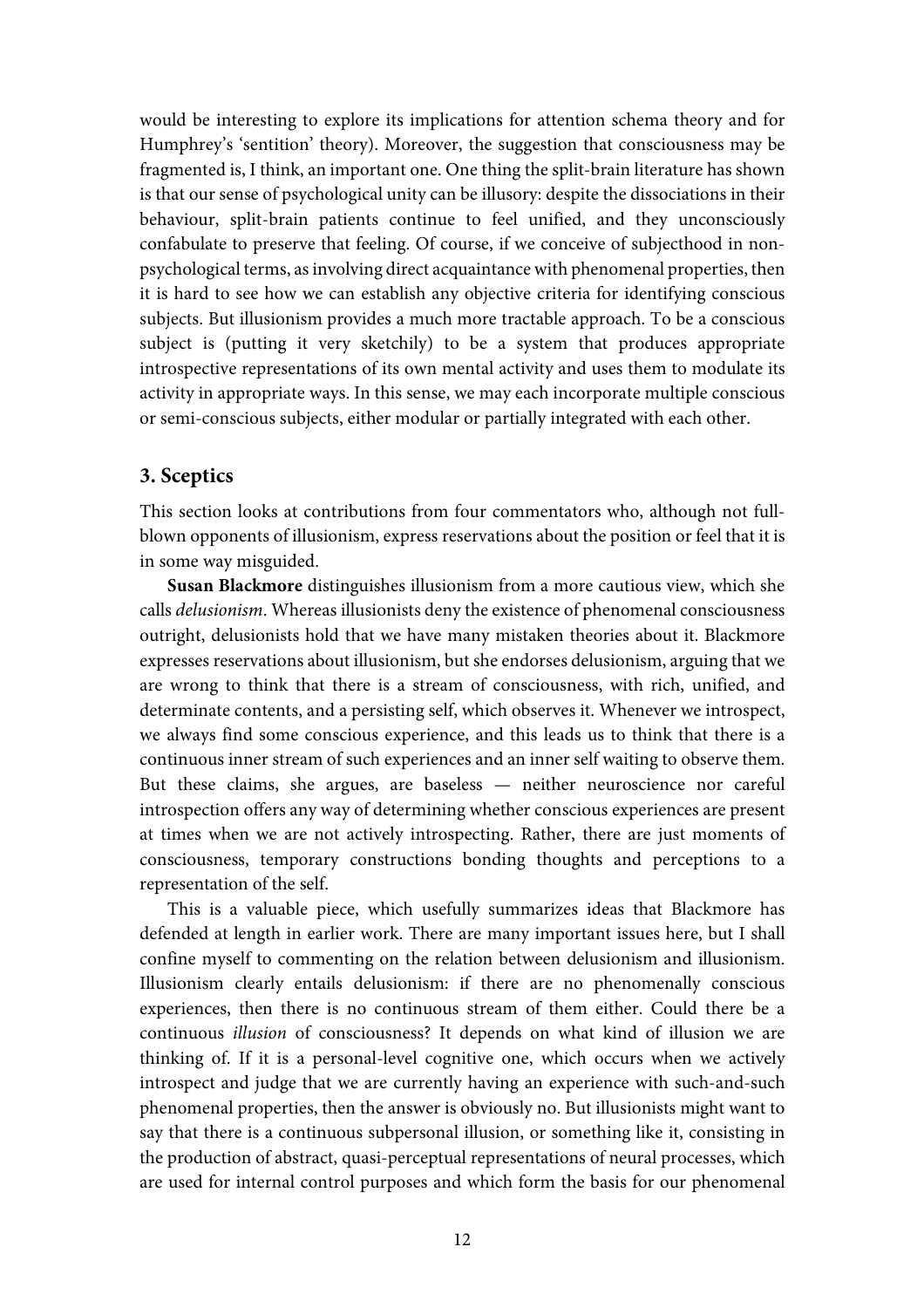judgments when they occur (perhaps Graziano's attention schema theory supposes something like this).

 What about the converse? Does delusionism entail illusionism? Blackmore thinks it does not. She does not endorse illusionism and seems to accept the reality of immediate conscious sensations. *Prima facie* this seems right — there could be moments of phenomenal consciousness without a continuous stream of it. However, I am not sure this position is stable. If there are such moments, then there are properties of one's brain state at those moments that make it phenomenally conscious — physical properties, let us assume. But then it should be possible, at least in principle, to determine whether our brain states have these properties at times when we are not introspecting, and thus to determine whether or not there is a stream of consciousness. If delusionists deny that this is possible, then, it seems, they should deny that there are such properties and accept that phenomenal consciousness does not exist. 3

 Blackmore closes her commentary by suggesting that our delusions of consciousness are malign memes, which we can, with effort, rid ourselves of. I am unsure about this. It may be true that our conceptions of consciousness and the self are culturally shaped, though rooted in the deliverances of real introspective processes. However, they may not be malign — they may play valuable social and psychological roles, as Humphrey has argued (Humphrey, 2011). As we understand more about why we conceptualize our inner lives in the way we do, we should gain more purchase on these questions, perhaps with beneficial practical consequences.

 **Nicholas Humphrey** uses his commentary to question the value of characterizing consciousness in terms of illusion. In the past, Humphrey has proposed an explicitly illusionist theory, according to which conscious experiences reflect internalized expressive responses to stimuli, which interact with incoming sensory signals to generate complex feedback loops. When these loops are internally monitored, Humphrey argued, they appear to possess strange qualitative and temporal properties, creating the illusion of a magical inner world (*ibid.*).

 In his commentary, however, Humphrey repudiates the label 'illusionist' and insists that his view is better characterized as a realist or 'surrealist' one (though not, he stresses, in any anti-physicalist sense). He offers two reasons for this. One is tactical: to characterize one's view as the claim that phenomenal consciousness is an illusion is to invite people to ignore or ridicule it; it's 'bad politics' (this issue, p. 122). I shall discuss this worry in a moment. Humphrey's other, more substantive, point is that sensations represent something real and important — namely our evaluative responses to stimuli:

[W]hen considering whether sensations are or are not 'real', we must never let go of the fact that sensations do indeed represent *our take* on stimuli impinging on the body. In doing so they represent some of the objective facts about what's happening: the what, where, and when, for example. But, crucially, they also

<sup>&</sup>lt;sup>3</sup> There are passages in Blackmore's commentary which suggest that her sympathies are more illusionist than she admits. She writes, for example, that neuroscientists 'will never find the neural correlates of an extra added ingredient — "consciousness itself" — for there is no such thing' (this issue, p. 61).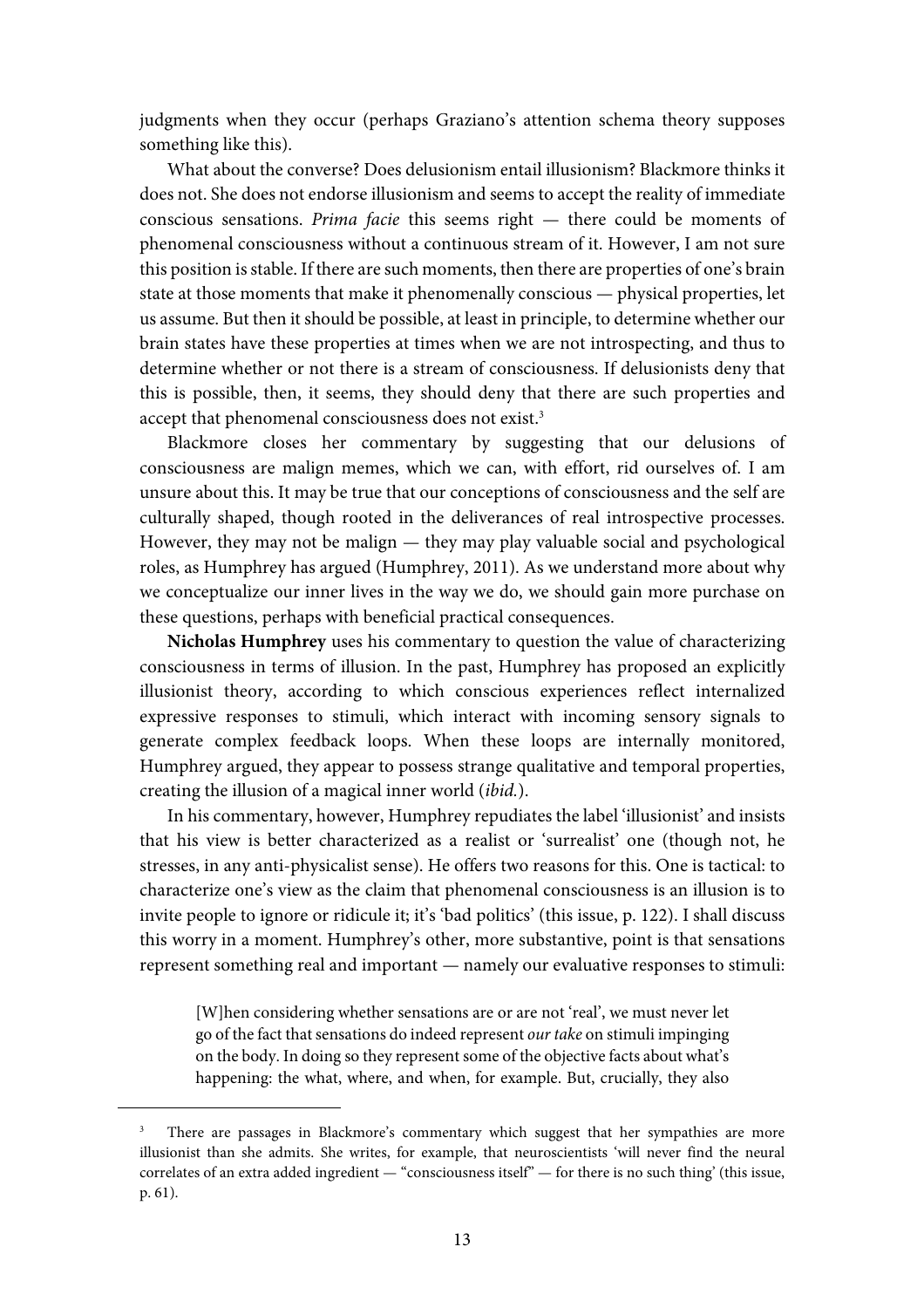represent how we *evaluate* what's happening, how we *feel* about it. And this is where phenomenal properties come into their own. Sensations represent how we relate to stimulation using, as it were, a paintbox of phenomenal concepts to depict what it's like for us. (Humphrey, this issue, p. 118)

Sensations, he argues, represent two aspects of stimulation: how we are being stimulated (the objective side) and how we respond to the stimulation (the subjective side). Their phenomenal aspect corresponds to the latter — it represents our subjective take on stimulation. And this aspect, Humphrey argues, cannot be illusory or nonveridical:

How could you… be experiencing a feel that 'doesn't exist'? To be blunt, I think the very notion of this is absurd. When the sensation represents you as feeling a certain way about the stimulation, *that is all there is to it.* The phenomenal feel arises with the representation, and *thereby its existence becomes a fact*. (Humphrey, this issue, p. 119)

There are two ways of reading this. On one, Humphrey is making a point similar to Graziano's: sensations are not mere illusions but representations of something real and important — our evaluative responses to stimuli, what they mean for us. (It is interesting that both Graziano and Humphrey hold that consciousness is based in a dynamic relation rather than passive awareness. Dennett makes a similar point in his commentary.) This reading is compatible with illusionism in my sense. For *phenomenal properties* may still be illusory. It may be that sensation misrepresents our evaluative responses (which are constituted by complex patterns of efferent neural activity) as simple intrinsic phenomenal feels — that it tells us how we feel in the language of phenomenal fictions. Again, this need not imply any *fault* in sensation. The distortion may be necessary to achieve the effect; the representation of a huge swathe of neural activity wouldn't have the same impact as a representation of phenomenal pain, just as a pile of sociological reports on parent–child relations wouldn't have the same impact as a performance of *King Lear*. The analogy is with a skilled magician producing astonishing effects, not a desert traveller hallucinating an oasis. (I would add that, *pace* Humphrey, *genuine* error may be possible on the subjective side as well as the objective one. Introspection may sometimes go awry, representing the presence of an internal response that has not in fact been triggered.)

 On the other reading, Humphrey is claiming that representations of our evaluative responses to stimuli *create* or *constitute* phenomenal feels as distinct properties. This, of course, is not an illusionist position but a realist one. There are places in the commentary where Humphrey appears to endorse this view, describing phenomenal properties as an 'inherent feature' of brain activity (this issue, p. 120).

 On the whole, however, I think the illusionist reading is more accurate. When Humphrey defends his realism, it is the reality of our *relation* to stimuli that he stresses, not the reality of phenomenal feels themselves — which are, after all, usually characterized as nonrelational properties (this issue, pp. 119–20). And when Humphrey talks of phenomenal feels 'aris[ing] with their representation' he may mean that they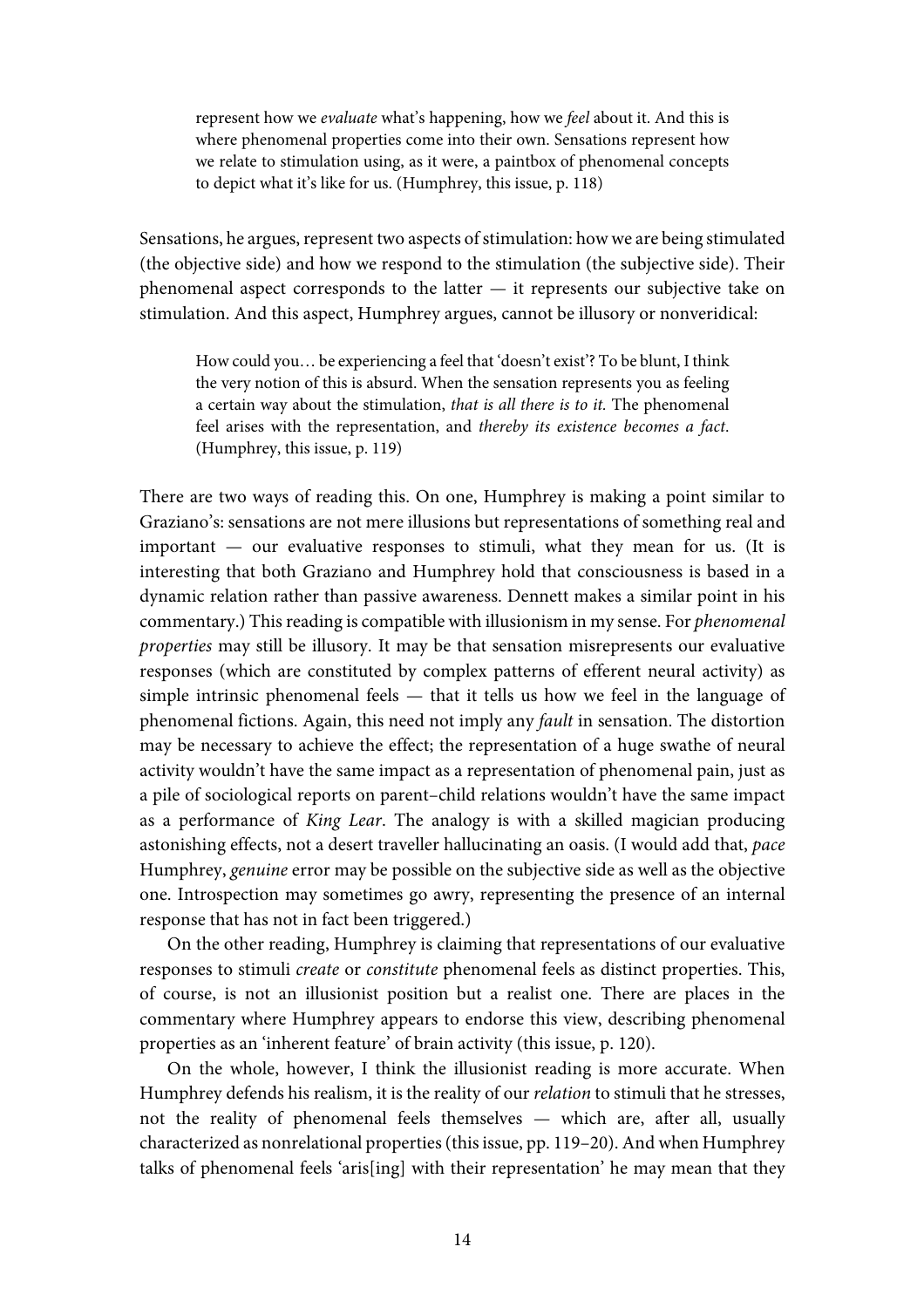are intentional objects, which are real *for the subject* — part of their represented inner world. I suspect, then, that Humphrey is still an illusionist at heart: introspection uses a 'paintbox of phenomenal concepts' to represent certain internalized responses that are not really phenomenal. This chimes well with his adoption of the term 'surrealism'. Surrealist paintings distort reality, albeit in a creative, expressive way.

 Back to the bad politics worry. Should illusionists adopt a less provocative label for their position? 'Illusionism' does have some undesirable connotations (any single-word label would have — 'magicism' would be even worse!). And, as I have stressed, we can employ an inclusive concept of consciousness that does not carry a commitment to phenomenal realism and allows us to affirm the reality and significance of consciousness in a natural way. But as a term for a theoretical approach to consciousness, I prefer to stick with 'illusionism' — at least at this stage in the debate, where the ghost of phenomenality has yet to be exorcised from cognitive science. It is all too easy to adopt a conception of what needs to be explained that encourages scientists and philosophers to ask bad questions and to ignore good ones. In my view, we need to challenge this misconception head on. There's no point mincing words: we don't have phenomenal properties, only representations of them.

 **Pete Mandik** expresses a sympathetic scepticism about illusionism, agreeing that we do not have phenomenal properties but denying that we are under the illusion of having them. He makes two points. First, the term 'phenomenal' (as used in this context) has no clear content. Attempts to define it cycle uninformatively through a series of synonyms, and illusionists won't want to rely on private introspective ostension to explicate the concept. Mandik's second worry concerns the notion of illusion. Illusions are systematic: it is appropriate to talk of illusion only when a certain stimulus or scenario reliably evokes a certain misperception or fallacious judgment in people. In the case of consciousness, the illusion is supposed to be that when we introspect our experiences they seem to possess anomalous, inexplicable properties. But, Mandik notes, introspection elicits this judgment in few people outside philosophy departments — most would say their experiences seem perfectly mundane and natural. Mandik is tempted to call his position *meta-illusionism* but settles on *qualia quietism*: questions about qualia, or phenomenal properties, are simply not well enough defined to be worth pursuing.

 I am sympathetic to Mandik's quietism (which echoes points Daniel Dennett has made), and to some extent I think the difference between us is one of emphasis. However, I think Mandik overstates his case. Take 'phenomenal' first. The concept is typically introduced via a sort of language game (call it 'the phenomenality language game'), which involves a combination of inner ostension (think of how pain feels, coffee smells, etc.),<sup>4</sup> reflection on the appearance/reality distinction (where is the colour of an after-image located?), thought experiments (imagine inverts and zombies), and scientific knowledge (science tells us that colours are really 'in' us), supplemented with theoretical claims (phenomenal properties are ineffable, intrinsic, radically private, and

<sup>&</sup>lt;sup>4</sup> Illusionists can engage in inner ostension, though they will take the objects identified to be merely intentional.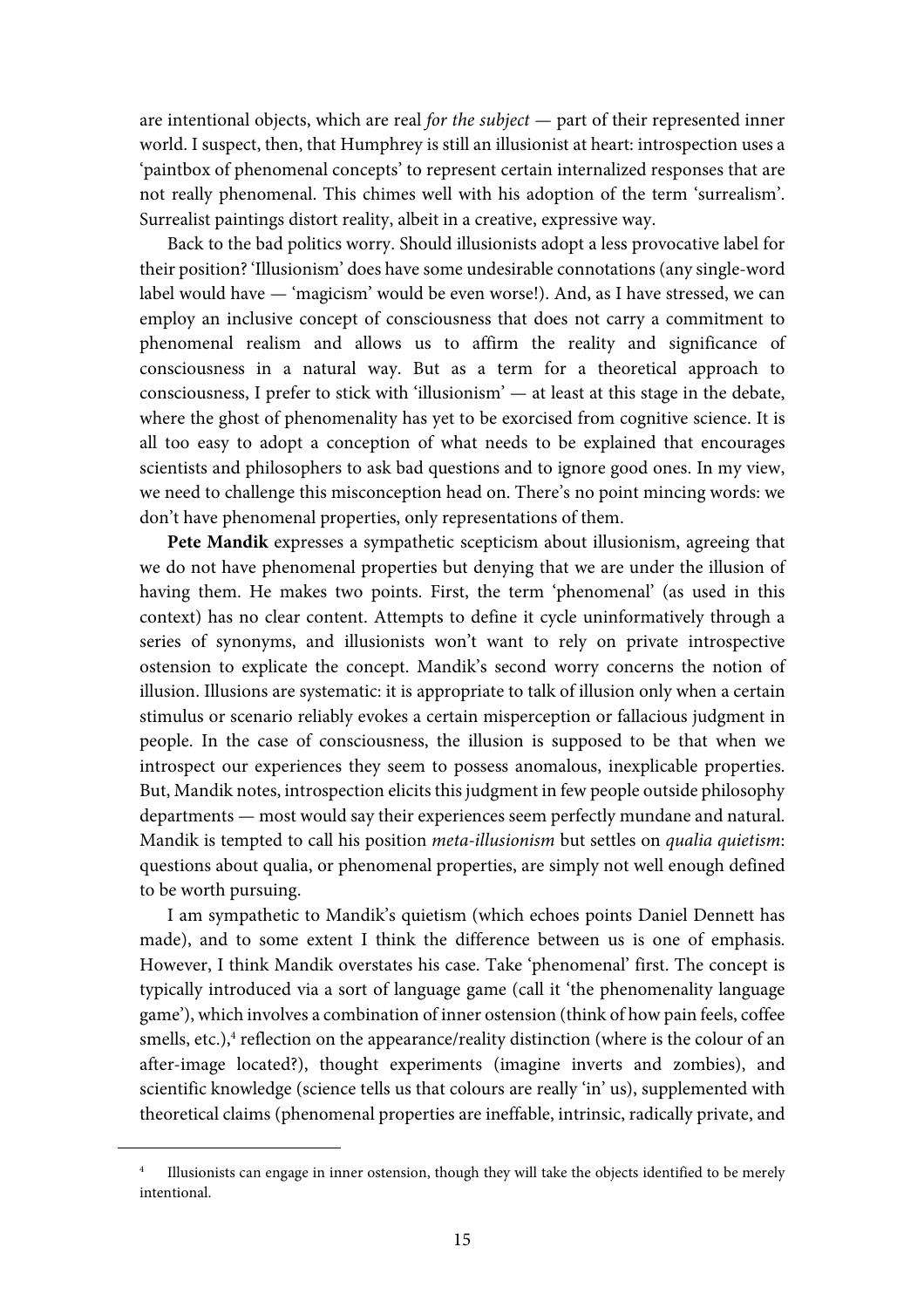so on). This game isn't played only by philosophers; many of the moves are widely known, and children spontaneously invent some of them for themselves. I don't claim that the resulting concept is fully coherent, but it is not contentless either, and I think it is meaningful (and important) to deny that it picks out something real.<sup>5</sup> Moreover, I think there is a genuine introspective basis to the concept. It is sometimes argued that experience is wholly transparent — that we are aware only of aspects of the external world (including our bodies). But it is plausible to think that experience tells us more than this. As several commentators have argued, conscious experience also tells us about our *relation* to worldly properties — how we feel about them (Humphrey, this issue), or how we are attending to them (Graziano, this issue), or what expectations and reactions they evoke in us (Dennett, 2013). Introspection represents these relations under highly abstract, caricatured guises (creating what Dennett calls the *user illusion*), but in doing so it provides a substantive, though misleading, content to the notion of phenomenality.

 Second, what about illusion? As I've mentioned, illusion talk does double duty referring both to quasi-perceptual introspective representations of the sort just mentioned and to the cognitive illusion involved in judging that introspection acquaints us with phenomenal properties (and that these properties are anomalous or magical). The former might be better described as a caricature rather than an illusion, but I think the latter deserves the title. It is true, as Mandik observes, that mere introspection does not elicit these judgments; one needs to have been inducted into the relevant language game. But with that induction (which is common), and a little reflection, people do reliably endorse phenomenal realism and judge that it presents a hard problem. The case is similar to that of the Monty Hall problem, which Mandik cites as an example of a cognitive illusion. In order to fall for the illusion, one needs some prior (albeit imperfect) grasp of the concept of probability.

 Finally, a point about quietism. From a tactical point of view, I think, quietism is not the best approach for the qualia irrealist. People easily fall into dualist ways of thinking, which lead them to ask bad questions about consciousness. To counter this, the irrealist needs to provide a robust explanation of why we are susceptible to dualist intuitions and why they seem so compelling. Simply telling them not to talk about qualia won't do. There is a Bob Newhart sketch in which he plays a psychiatrist whose only advice to a neurotic patient is 'Stop it!', repeated over and over. Quietism is a bit like that. It may be sound advice, but it's not very helpful therapeutically.

 **Eric Schwitzgebel** also considers the problem of defining phenomenal consciousness, responding to the target article's challenge to identify a notion of phenomenal consciousness that is substantive yet free of dubious theoretical commitments. He proceeds by offering a definition by example, describing a range of uncontentious positive and negative cases and identifying phenomenal consciousness as 'the most folk-psychologically obvious thing or feature that the positive examples possess and that the negative examples lack' (this issue, p. 229). Because it relies on

 $5$  I do, however, doubt that there is any content to the weaker, 'diet' conception of qualia sometimes proposed, which is supposedly independent of the phenomenality language game — see Frankish (2012).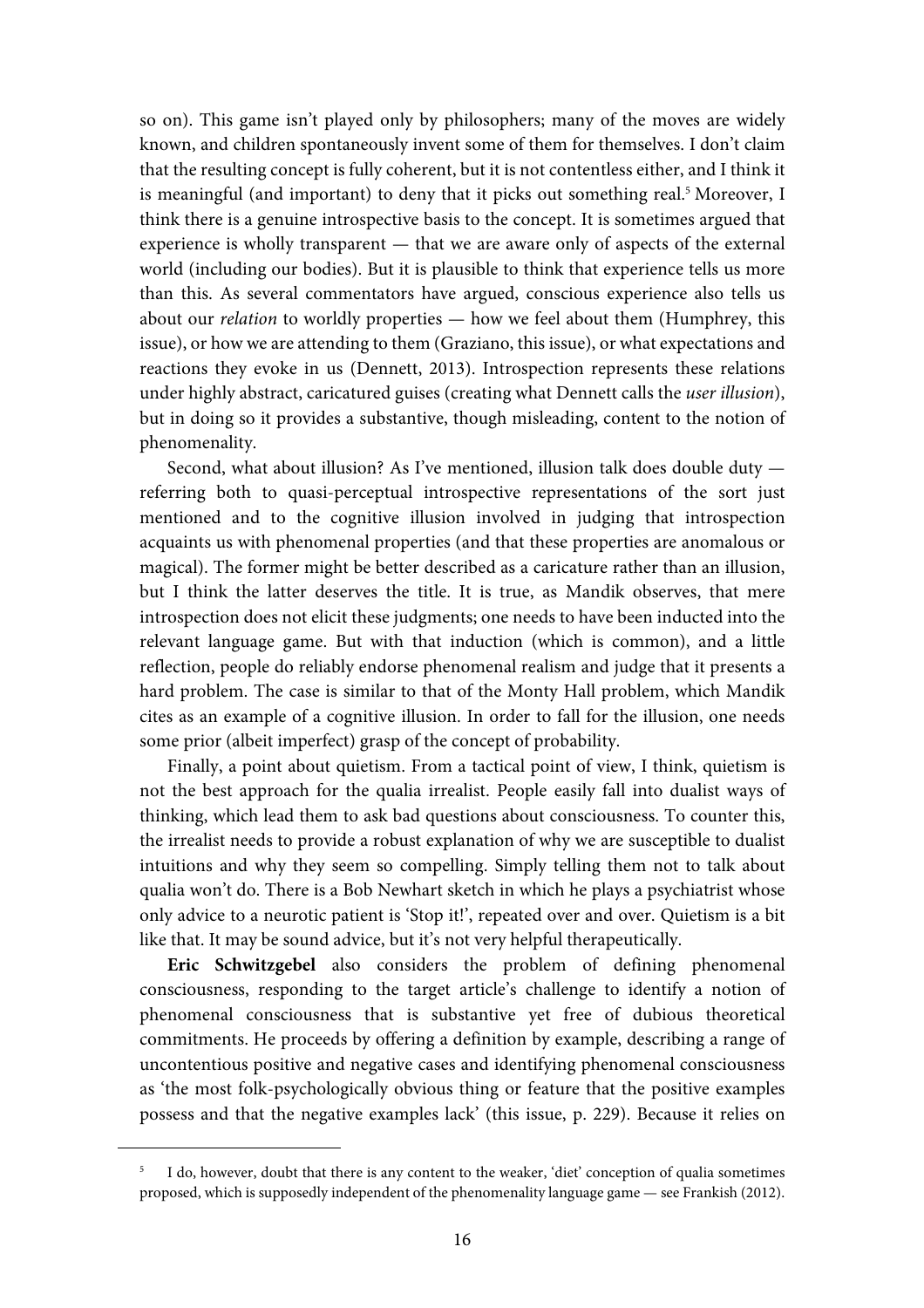examples and does not adjudicate on contentious cases, this definition is a theoretically innocent one, yet it is not deflationary and leaves room for puzzlement about the nature of consciousness.

 I think Schwitzgebel succeeds in identifying an important folk-psychological kind — indeed the very one that should be our focus in theorizing about consciousness. However, I don't think he has met the challenge of the target article. For, precisely because his definition is so innocent, it is not incompatible with illusionism. As I stressed in the target article, illusionists do not deny the existence of the mental states we *describe* as phenomenally conscious, nor do they deny that we can introspectively recognize these states when they occur in us. Moreover, they can accept that these states share some unifying feature. But they add that this feature is not possession of phenomenal properties (qualia, what-it's-like-ness, etc.) in the substantive sense created by the phenomenality language game. Rather, it is possession of introspectable properties that dispose us to judge that the states possess phenomenal properties in that substantive sense (of course, we could call this feature 'phenomenality' if we want, but I take it that phenomenal realists will not want to do that). Now, the challenge of the target article was to articulate a concept of phenomenality that is recognizably substantive (and so not compatible with illusionism) yet stripped of all commitments incompatible with physicalism. Schwitzgebel hasn't done this, since his conception is not substantive.

 Nevertheless, Schwitzgebel has succeeded in something perhaps more important. He has defined a neutral explanandum for theories of consciousness, which both realists and illusionists can adopt. (I have referred to this as consciousness in an inclusive sense. We might call it simply *consciousness*, or, if we need to distinguish it from other forms, *putative phenomenal consciousness*.) In doing this, Schwitzgebel has performed a valuable service.

## **4. Opponents**

This section responds to four papers by opponents of illusionism. Each makes important points, which deserve more discussion than there is space for here, but I shall indicate the general lines of reply that I favour. As I stressed in the target article, my aim is not to refute alternative positions but simply to establish the attractions of illusionism. I begin with two commentators who write from a conservative realist perspective.

 **Katalin Balog** mounts a forthright defence of common-sense phenomenal realism. In particular, she argues that explanatory gap considerations do not give physicalists reason to prefer illusionism, since they can be explained by a version of the phenomenal concept strategy. Specifically, Balog proposes that direct phenomenal concepts are partly constituted by the experiences they refer to and refer to them in virtue of this fact: phenomenal states serve as their own modes of presentation. This, she argues, gives us a direct and substantial access to our phenomenal states, which is very different from the access science gives us and creates the impression of an explanatory gap. I indicated my misgivings about this strategy in the target article (see also Tartaglia's commentary in this issue), but I shall add a few more comments here.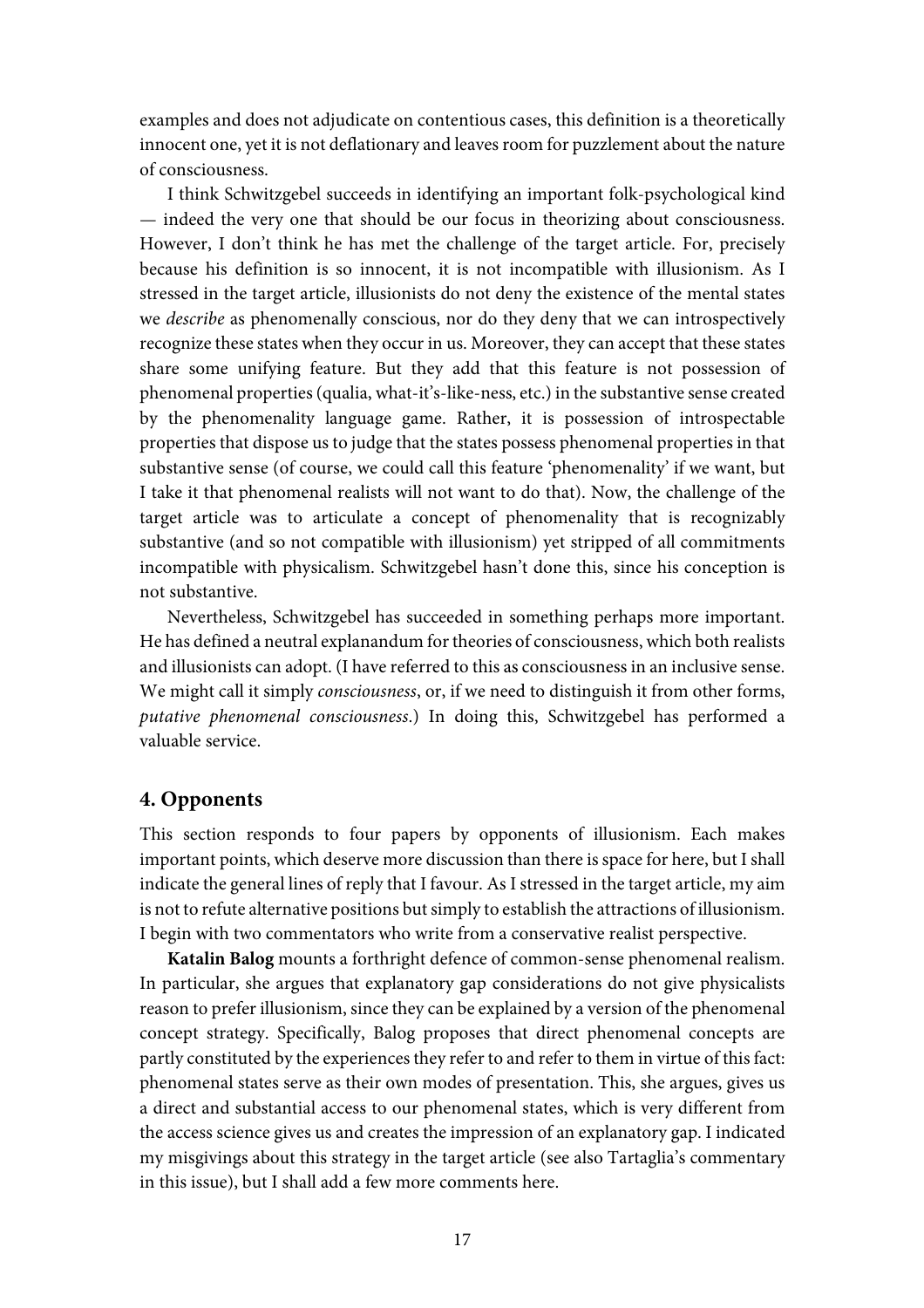First, it is not clear how constitutive self-reference is supposed to work. A concept may be partially constituted by a state without referring to it, and Balog does not explain what further factors are involved in the case of phenomenal concepts. More importantly, at best the account explains why we think phenomenal states could be *non*physical; it does nothing to explain how they could be physical. To see this, it is enough to note that we might have a concept of this kind for a non-phenomenal state, such as a propositional attitude. The concept might represent the state in a substantial and direct way, opening a potential gap between facts about it and the neural facts (indeed illusionists might accept that phenomenal concepts represent sensory states in this way). Yet we might feel no resistance to the idea that the state represented is physical nothing in our grasp of it need *rule out* its physicality or make it difficult to conceive of. Yet that is just what we feel about phenomenal states — we can't understand how they could be physical, and the phenomenal concept strategy sheds no light on the matter. Moreover, Balog makes it clear that she thinks that experiences possess introspectable phenomenal character when they are not being targeted by phenomenal concepts:

Thinking about [an experience] and simply having the experience will then share something very substantial, very spectacular: namely the phenomenal character of the experience. (Balog, this issue, p. 45)

But if we have a grasp of phenomenal character that is independent of our phenomenal concepts, then we cannot explain away its puzzling features by reference to those concepts. Simple acquaintance will be sufficient to raise all the familiar questions. What is this 'very substantial, very spectacular property'? How do brain processes generate it? Why is it not detectable from other perspectives? And how can we be aware of it when we are not representing it to ourselves?

 Balog raises other objections to illusionism. It is, she says, 'utterly implausible' (p. 42). It 'flies in the face of one of the most fundamental ways the world presents itself to us' (p. 47) and manifests a misguided — and perhaps dangerous — scientism (p. 42). I am not unsympathetic to Balog's worries, but I think they are unfounded. As we have seen, illusionists do not deny the existence of consciousness in the innocent sense defined by Schwitzgebel; they merely offer a different account of its nature. And here, as Balog puts it, 'the question comes down to the epistemic authority accorded to introspective awareness vs. scientific theorizing' (p. 47). In developing a theory of consciousness, I plump for the latter. We have abundant evidence of the unreliability of introspection, and there is no reason why an evolved cognitive system should represent its internal states to itself in a transparent way, as opposed to an adaptively useful one. I do not accept that this view manifests a scientistic attitude. My motive for adopting it is the same as that for relying on scientific theorizing to explain any other aspect of the natural world — namely, a desire to have an account of the phenomenon that is as far as possible undistorted by human interests and biases. But seeking such an account need not involve dismissing or devaluing other ways of describing the world, including folk theories, the humanities, the creative arts, and spiritual traditions, all of which may pick out patterns and capture insights that are not tractably expressible in the language of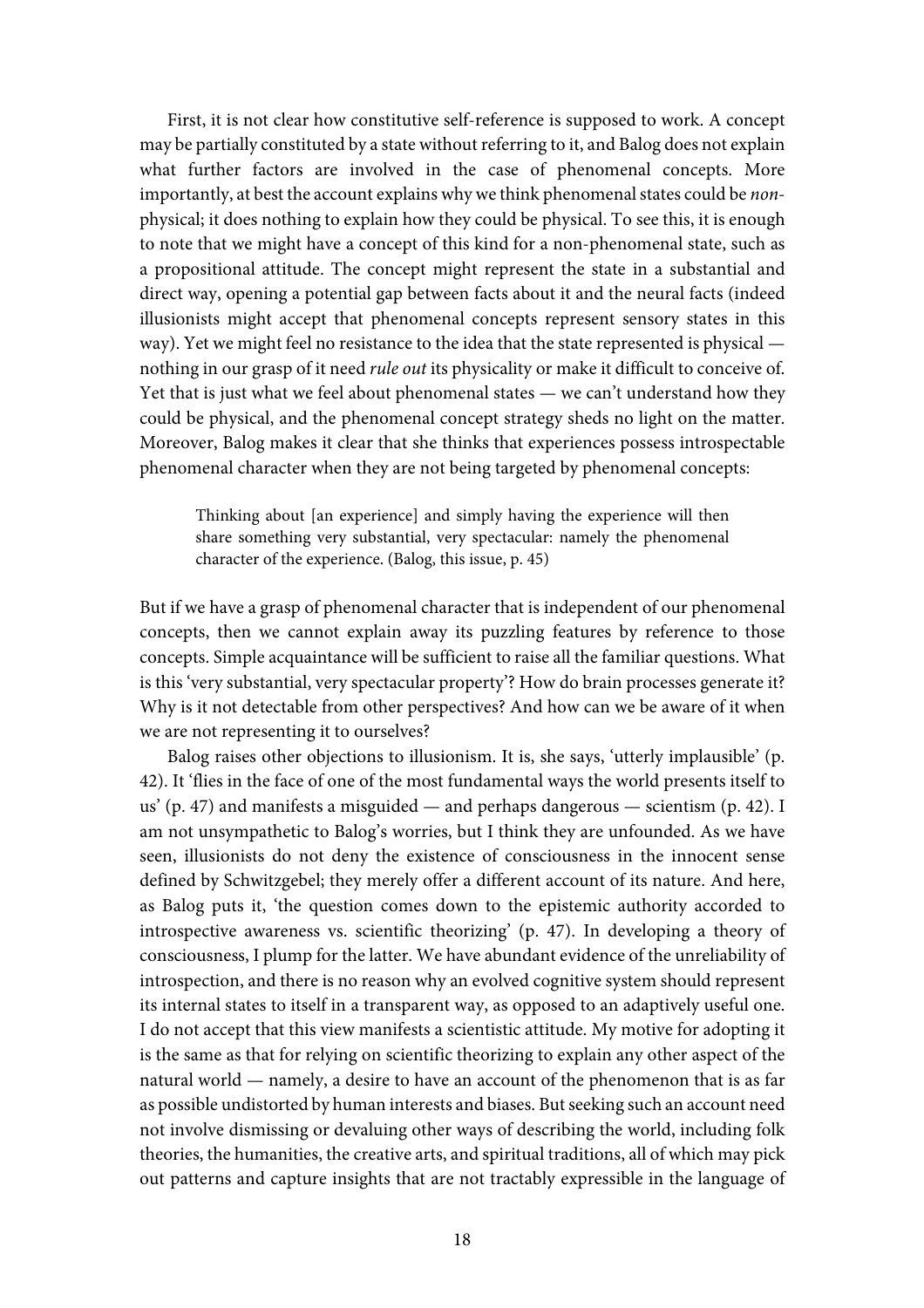science. Nor does endorsing illusionism require us to give up the language of phenomenality: we may continue to employ it as a useful way of characterizing our inner life, while recognizing that it is, in Quine's phrase, an essentially dramatic idiom (Quine, 1960, p. 219). (In comparing qualia to fictions, I am not expressing a negative view of qualia so much as a positive one of fiction.)<sup>6</sup>

 Balog also claims that I illicitly appeal to qualitative properties in presenting the case for illusionism. One of her worries concerns introspective phenomenal concepts. If illusionism is true, she points out, these will be either universally misapplied or meaningless. In the former case, it will be miraculous that we have them, and in the latter they will be merely 'mental junk'. It is, she suggests, only because we are already acquainted with phenomenal properties that we can make sense of our having introspective representations that refer to them.

 I accept that providing a theory of content for phenomenal concepts will be a major challenge for illusionism, but I don't think we have reason at this stage to write it off as unsurmountable. Balog argues that the problem is particularly hard because phenomenal concepts, unlike other non-referring ones, are simple and direct ones, with no compositional structure. I suspect this is wrong and that the apparent simplicity of phenomenal concepts belies a lot of structure, which we shall tease out as we learn more about the mechanisms involved. (For example, it is plausible that phenomenal concepts contain a distinct affective component. Consider sufferers from pain asymbolia, who recognize pains but no longer find them unpleasant or distressing. Is their introspective concept of pain the same as ours, or a thinner one, which lacks an affective dimension?) As I indicated in the target article, illusionists can appeal to a wide range of factors to explain phenomenal content, including conceptual links, links to nonconceptual sensory and introspective representations, and recognitional capacities for neural states, and they can explain our acquisition of phenomenal concepts as due to developmental processes, individual theorizing, cultural transmission, or a combination of all three.

 It may be the case that phenomenal concepts do not pick out metaphysically real (albeit uninstantiated) properties (I suspect they embody inconsistent theoretical commitments, in which case they presumably do not). But even if so, it does not follow that they are simply 'mental junk' as Balog puts it. They may still play an important role in expressing our relation to stimuli and orienting us with respect to our own sensory processes.

 I grant that it is not easy to see how this approach can account for the apparent richness of our phenomenal worlds, but it is not clear that realists are much better placed to do this. Would the mere existence of a causal connection to a phenomenal property account for the richness of our conception of it? Balog may say that it is our direct acquaintance with phenomenal properties that gives content to our phenomenal concepts. But this is not a genuinely explanatory move, since the acquaintance relation itself is wholly unexplained (if anything, it is the assumption of acquaintance that is

<sup>6</sup>Balog suggests that I take a 'negative view' of qualia, as indicated by my use of the term 'embarrassed' in reference to them (Balog, this issue, p. 47). In fact, I used the term to refer to the difficulty *realists* face in accounting for the potency of consciousness — a difficulty illusionists avoid.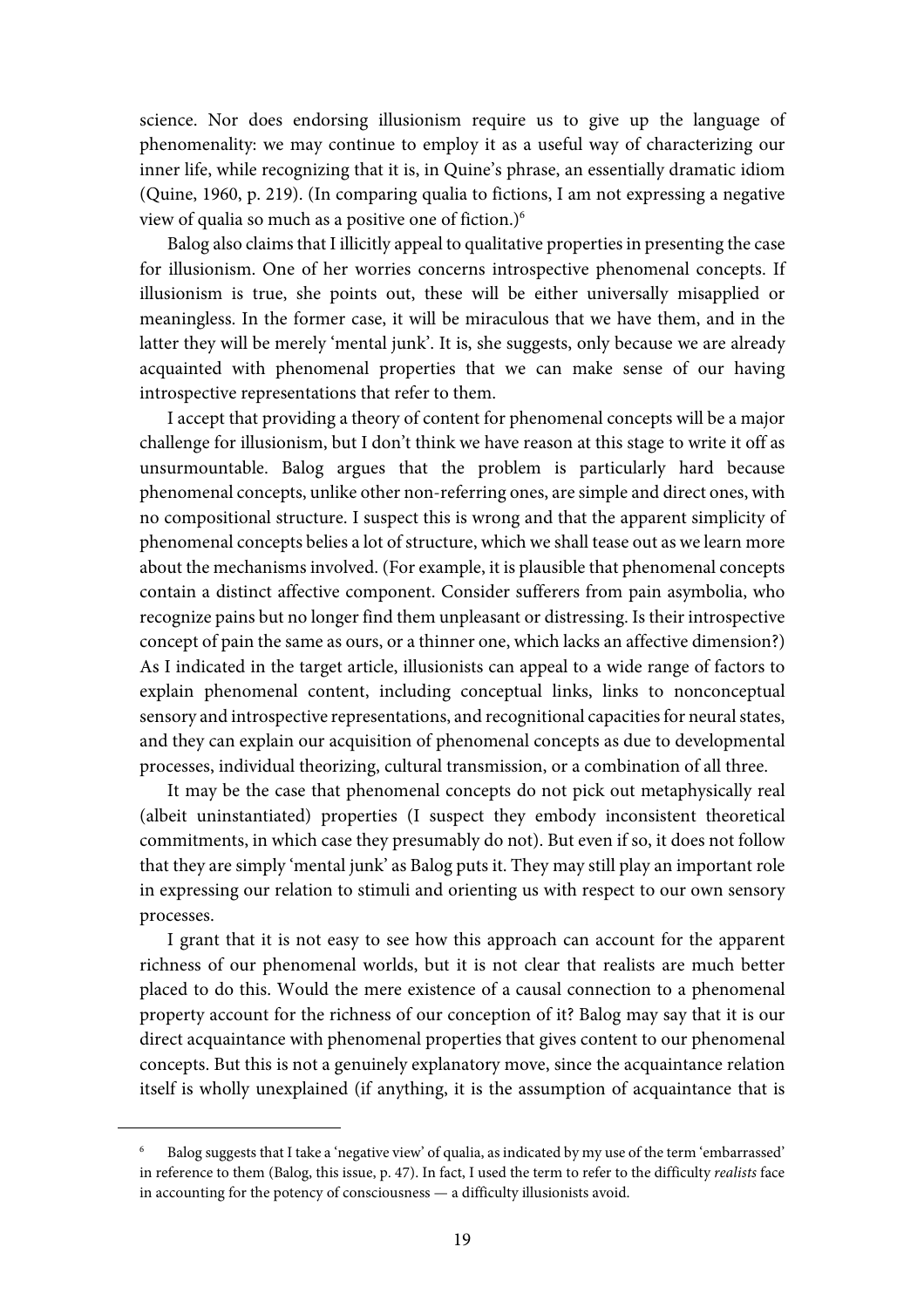illicit in this context). My sketch of an illusionist theory of phenomenal content may be, as Balog puts it, hand-waving, but it is at least hand-waving in the direction of a coherent research programme.

 Balog's other worry concerns the functional sense of 'what it is like', which I introduced in contrast to the phenomenal one. To say that one's experiences are *like something* in this functional sense is to say that one has information about them, provided by functionally defined representational mechanisms. We have a strong intuition that such informational processes would not be sufficient to give us inner lives of the kind we have, but I suggested that if we had a richer and more detailed account of the representations involved, then we might lose this intuition. Balog objects that in suggesting this I am proposing a functional-representational analysis of what-it's-likeness, which is not only highly implausible but a form of conservative realism rather than illusionism. This mistakes the suggestion, however (which was perhaps not clearly expressed). The idea was not that our *current* notion of what-it's-like-ness is a functional one. I think it is not. Rather, it was that as we develop a richer understanding of the representational processes involved in introspection, we may *reconceptualize* our inner lives in terms of the functional notion of 'what it is like', coming to see them as constituted by representational processes that create the illusion of phenomenality. This wouldn't vindicate the reality of what-it's-like-ness in the phenomenal sense, any more than coming to see a magician's performance as a series of deceptive manipulations would vindicate the reality of the apparent effect.

 In his commentary, **Jesse Prinz** argues that illusionism, while not absurd, is less attractive than reductive realism (he dislikes the term 'conservative'), which identifies phenomenal properties with functional or physical ones. He suggests that illusionists, like dualists, expect too much from a physicalist theory of consciousness: identities are not deducible but inferred from correlations and partial explanations, and if a reductive theory can explain enough of the features of consciousness, then we are justified in adopting it.

 I take this challenge seriously. Prinz has done tremendously important work in identifying the psychological and neural correlates of consciousness and in providing the sort of partial explanations that he thinks are the best we can hope for in this area (see, in particular, Prinz, 2012). But while I do not deny that we may be able to provide reductive accounts of many aspects of conscious experience, I doubt that these will be sufficient to justify realism about phenomenal properties in anything like the traditional sense.

 My worries centre on explanatory gaps. While identities may be initially inferred on the basis of partial explanations, we expect to be able to render them intelligible, giving reductive explanations of higher-level properties in terms of more basic ones. Why should consciousness be an exception, especially when the feature that resists explanation is such a central one? A partial explanationism that doesn't explain phenomenality itself is *too* partial.

 Prinz suggests that gaps arise in the case of consciousness because we have direct acquaintance with phenomenal properties. We know our experiences by having them, not by representing them, and this gives us a special sort of knowledge, phenomenal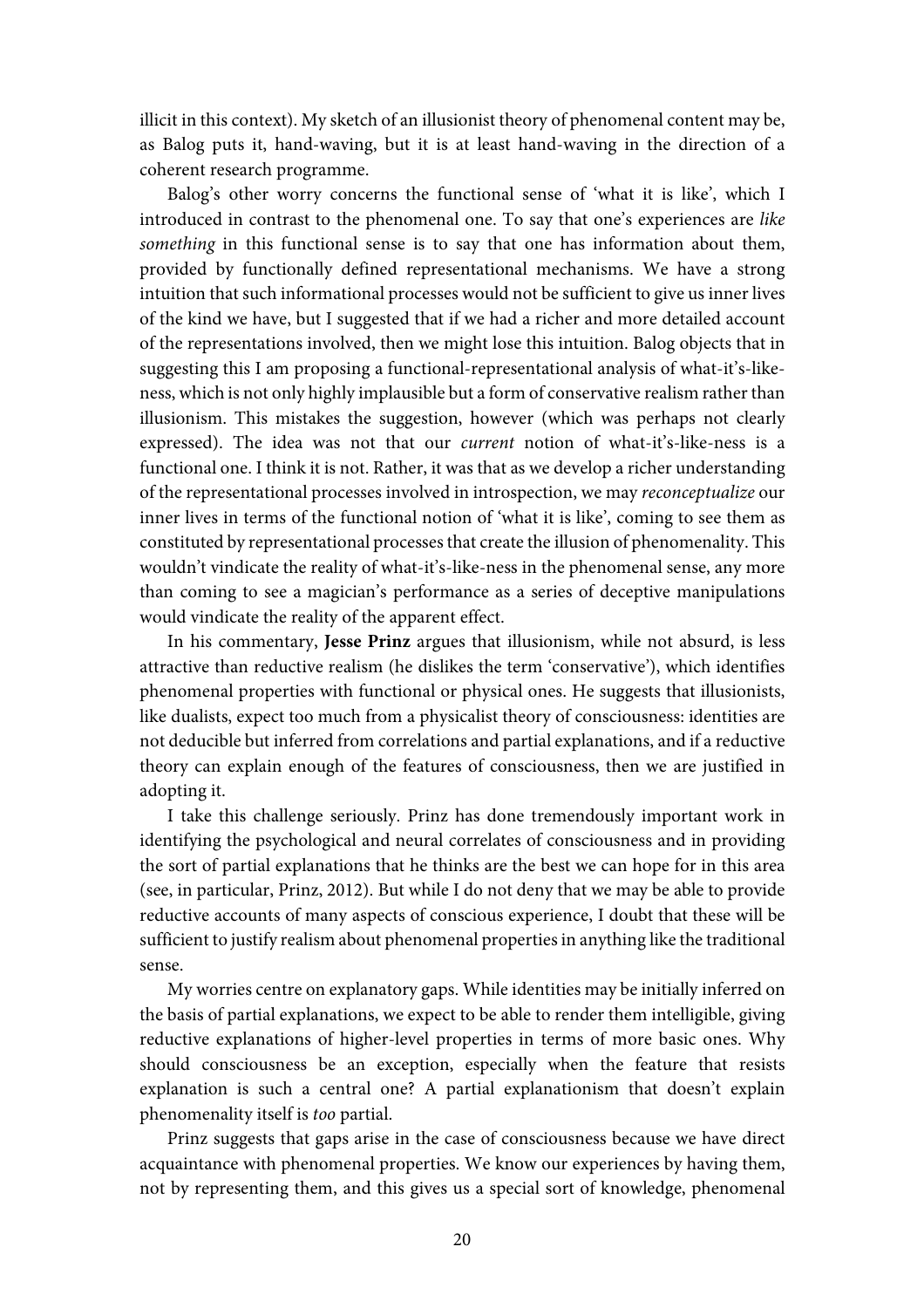knowledge, which science cannot provide. In the target article I dismissed the notion that physical states can directly reveal themselves to us, but Prinz argues that we can explain it in processing terms. The neural states that constitute conscious experiences directly reveal themselves to us in virtue of being accessible to higher cognition. They do not need to be represented; they are themselves representations and constitute our awareness of external properties. Yet they also tell us something about themselves and the subjective way they present the world to us.

 This is an ingenious move, which deserves detailed consideration, but my first response is sceptical. I see how the accessibility of a representational state would give us a grasp of the worldly properties it represents, but I fail to see how it could give us any knowledge of intrinsic properties of the state itself. (Of course, those who adopt a representational theory of consciousness will say that grasping the content of an experience just is grasping its phenomenal character. But then phenomenal knowledge would have no *distinctive* content. I assume Prinz does not want to take this line: indeed, he thinks that phenomenal properties are intrinsic ones; this issue, p. 191.) Prinz argues that conscious states inform us about themselves because they present the world to us in a subjective way, reflecting categories and divisions imposed by our minds, such as categorical colour boundaries. But, arguably, this is just to say that experience *misrepresents* the world in certain ways, and it is unclear how access to a misrepresentation of the world can afford us any knowledge of the representing state's intrinsic nature. Moreover, even if acquaintance did give us knowledge of intrinsic phenomenal properties of neural states, I do not see how this knowledge could have any cognitive significance for us. Neural states affect cognitive processing in virtue of having causal properties that correlate with their representational content. Other causal properties they may possess can have no distinctively *cognitive* effects. So, if phenomenal features are not themselves represented, then they cannot have cognitive effects, even if they have effects of other kinds. This is all very brief of course, but there is a strong case for thinking that all knowledge of the physical world, including those parts of it that constitute our own minds, is representationally mediated.

 Prinz also makes some points against illusionism, which he thinks is prone to collapse into reductive realism. His first point concerns the reference of phenomenal terms. We learn these terms, he argues, by pointing to examples, not by description, so if the exemplified states have physical correlates, then it is to these that the terms refer, and realism is true. My response is that a term may be acquired by pointing yet also have a descriptive component. We may learn phenomenal terms from examples but conceptualize their referents as phenomenal in the sense created by the phenomenality language game (this may involve a later theoretical accretion to concepts originally defined ostensively). If, as illusionists claim, this conception radically misrepresents the states referred to, then it is misleading to use phenomenal terms for them. Of course, if Prinz is right, then the phenomenal conception does *not* misrepresent those states; but this just takes us back to the issue of whether reductive realism is true.

 Prinz's second point concerns the nature of illusions. Illusions require seemings representations of the illusory situation. What should illusionists say about the seemings that constitute phenomenal illusions? If they say they are phenomenal states,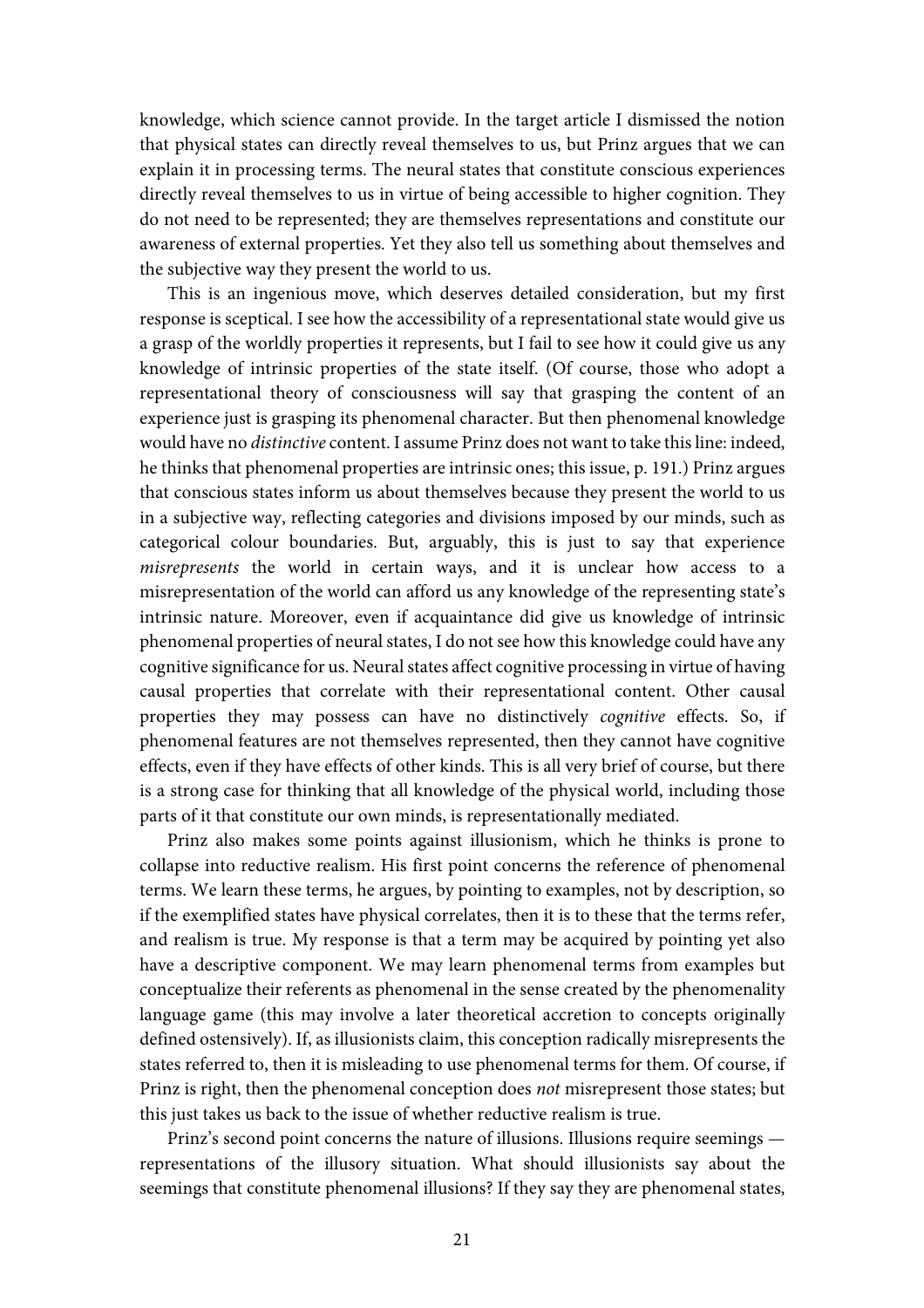then they have not eliminated phenomenality, but if they say they are beliefs, then they cannot explain the apparent richness of experience, since experience is more finegrained than belief. I have already discussed this issue in various places, so I shall be brief. I suspect that beliefs may do a lot more work here than we imagine, but the illusionist need not claim that they do it all. Phenomenal illusions may depend on representational states that are fine-grained but not phenomenal. They may, for example, be parasitic on sensory representations themselves (functionally defined), arising when these representations are targeted by conceptual mechanisms. (The thought is that we might introspectively represent a phenomenal property via a sensory content, as the phenomenal property with *this kind* of content.) Or they might depend on quasi-perceptual introspective mechanisms, which give us the sort of caricatured access to our own neural processes that I discussed earlier. These fine-grained representations might be bound up with various beliefs, creating multi-faceted introspective states. This again is hand-waving, but I think it is enough to divert *a priori* objections to the illusionist project.

 Prinz concludes his comment with some thoughts on the illusion problem. Explaining the illusion of phenomenal consciousness, he suggests, may be no easier than explaining phenomenal consciousness itself and may require very similar resources, in which case the attractions of illusionism diminish. I don't wish to play down the hardness of the illusion problem, but I think this overstates the case. As a rule, the more magical and inexplicable something seems, the easier it is to create the illusion of it than the reality, so the very hardness of the hard problem should give us reason to think that the illusion problem will be easier to solve. If we resist this conclusion, it may be because of the familiar intuition that there is no appearance/reality distinction for consciousness — the illusion would have to be as magical as the reality. I have already argued that we should not trust this intuition, but I want to add a further point.

 Coming to see consciousness as an illusion may involve not only theorizing about the mechanisms involved but also reconceptualizing our inner lives. Compare stage magic again. Working out how a magic trick is done involves resisting our natural interpretation of what we see — our intuitive sense of what forces are at work, what causal sequences occur, what properties items have, and so on. In doing this, we can achieve a sort of aspect switch, reconceptualizing the events we see as a sequence of clever manipulations rather than a simple miraculous effect. In order to understand consciousness, we may need to achieve a similar aspect switch in introspection, reconceptualizing our inner lives as constituted by complex multi-dimensional representational processes rather than simple phenomenal effects. The test will be what happens as we learn more about the psychology and neurophysiology of consciousness and try to apply its findings introspectively. I suspect we shall find that the illusion problem seems increasingly tractable. Of course, we may still default to the intuitive phenomenal aspect, and when we do we may still feel the pull of the hard problem; but this psychological fact will seem increasingly irrelevant.

 I turn finally to two commentators who adopt a radical, non-physicalist view of consciousness. **Philip Goff** does not attack illusionism directly but challenges one motivation for it  $-$  the claim that radical realism is incompatible with our scientific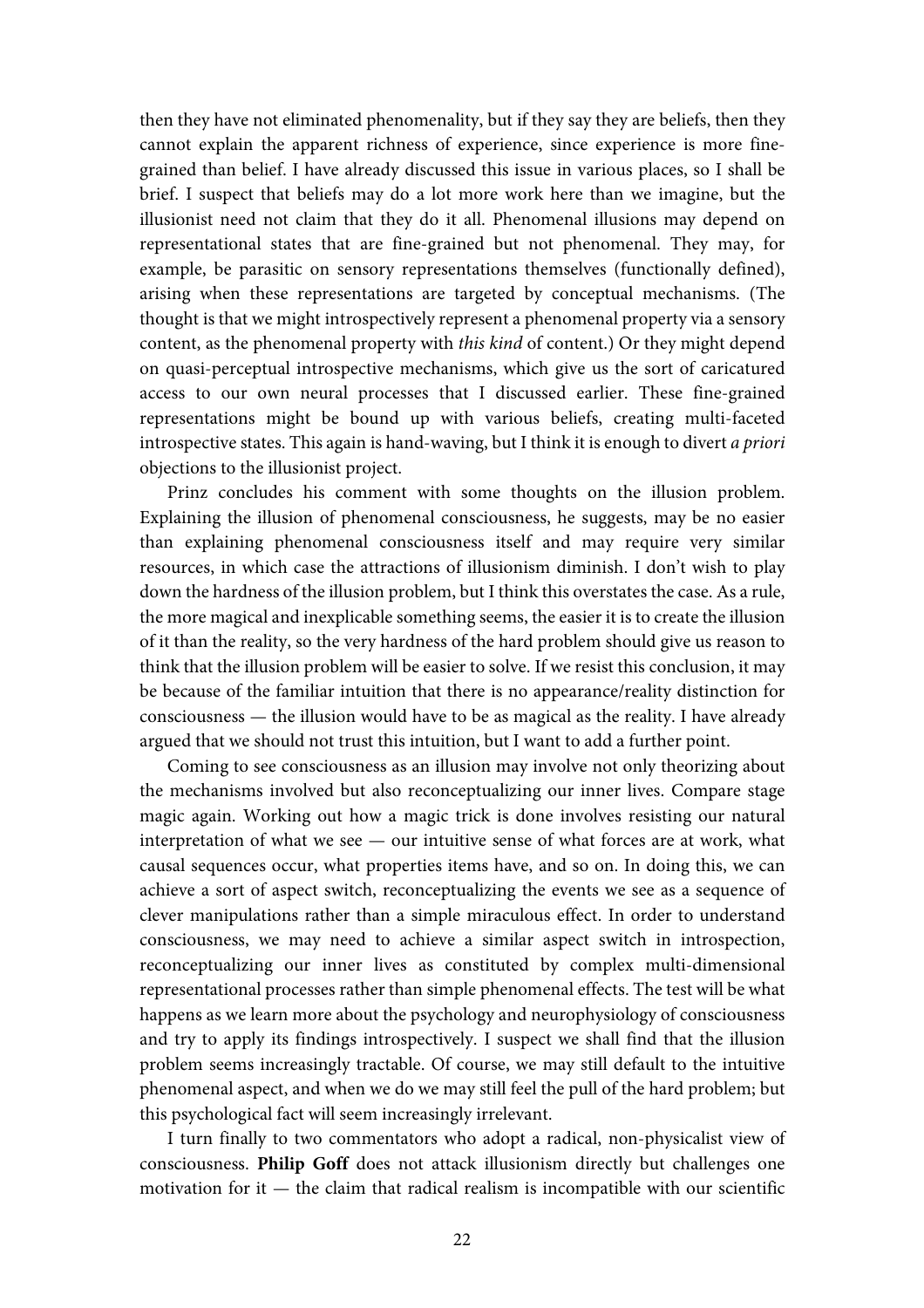worldview. The target article offered some reasons for thinking that there is a tension here, but Goff argues that these are not compelling. Radical realism, he argues, is not inconsistent with third-person science, especially as realists can adopt a Russellian monist view, which identifies phenomenal properties with absolutely intrinsic properties of physical entities and systems (this view is sometimes characterized as a form of physicalism, but it is a non-standard one, and it is a radical position in my sense). And although radical realism involves *additional* metaphysical commitments, beyond those of third-person science, Goff argues that these are not unacceptable. We have introspective grounds for making them, and their disadvantages are not overwhelming.

 In reply, I concede that radical realism need not be strictly inconsistent with science, at least if it takes a Russellian monist form (interactionism is a different matter, though there is doubtless a lot more to be said on the matter). If phenomenal properties are absolutely intrinsic ones, then they are simply invisible to third-person science. Moreover, I do not think it is incoherent to suppose that we might supplement our scientific picture of reality in the way Goff proposes, though it might involve some rather extravagant metaphysical commitments.<sup>7</sup> (This isn't to say that I think Russellian monism is without internal problems. In particular, it faces serious problems in explaining how and when subjects of consciousness combine and how subjects correspond to physical organisms.) The case for illusionism is not that there are no alternatives, but simply that it is much *better* than the alternatives — more economical, more elegant, and, most importantly, more explanatory. This is not the place for an assessment of Russellian monism, but I shall say a few words about the last point explanatory power.

 Goff writes as if Russellian monism offers a new framework for research on consciousness, freed from the constraints of what he calls *radical naturalism*. But it is difficult to see how it could do this. Since the theory treats phenomenal properties as intrinsic ones, it offers no predictions as to the behaviour of physical systems (this is what ensures its consistency with third-person science), and its data, which are introspective episodes, cannot be intersubjectively compared and checked. There is no basis here for a collective science of consciousness, but, at best, for multiple individual sciences. Indeed, even this is too optimistic. The data for a radical realist science are *immediate* introspective episodes, and we have no way of comparing such episodes over time or checking that our beliefs about past episodes are accurate. These are not merely 'methodological difficulties', as Goff puts it (this issue, p. 91), but in-principle obstacles to a radical realist science of consciousness. Russellian monism gives us no new explanatory purchase on the world but merely adds a fifth wheel, which serves no function other than to underwrite our conviction that we have direct introspective access to phenomenal properties. Perhaps if all attempts to explain consciousness within the standard scientific framework were to fail, we might fall back on this view.

<sup>7</sup>Goff himself argues for a *cosmopsychist* form of Russellian monism, according to which the universe itself is conscious (Goff, forthcoming).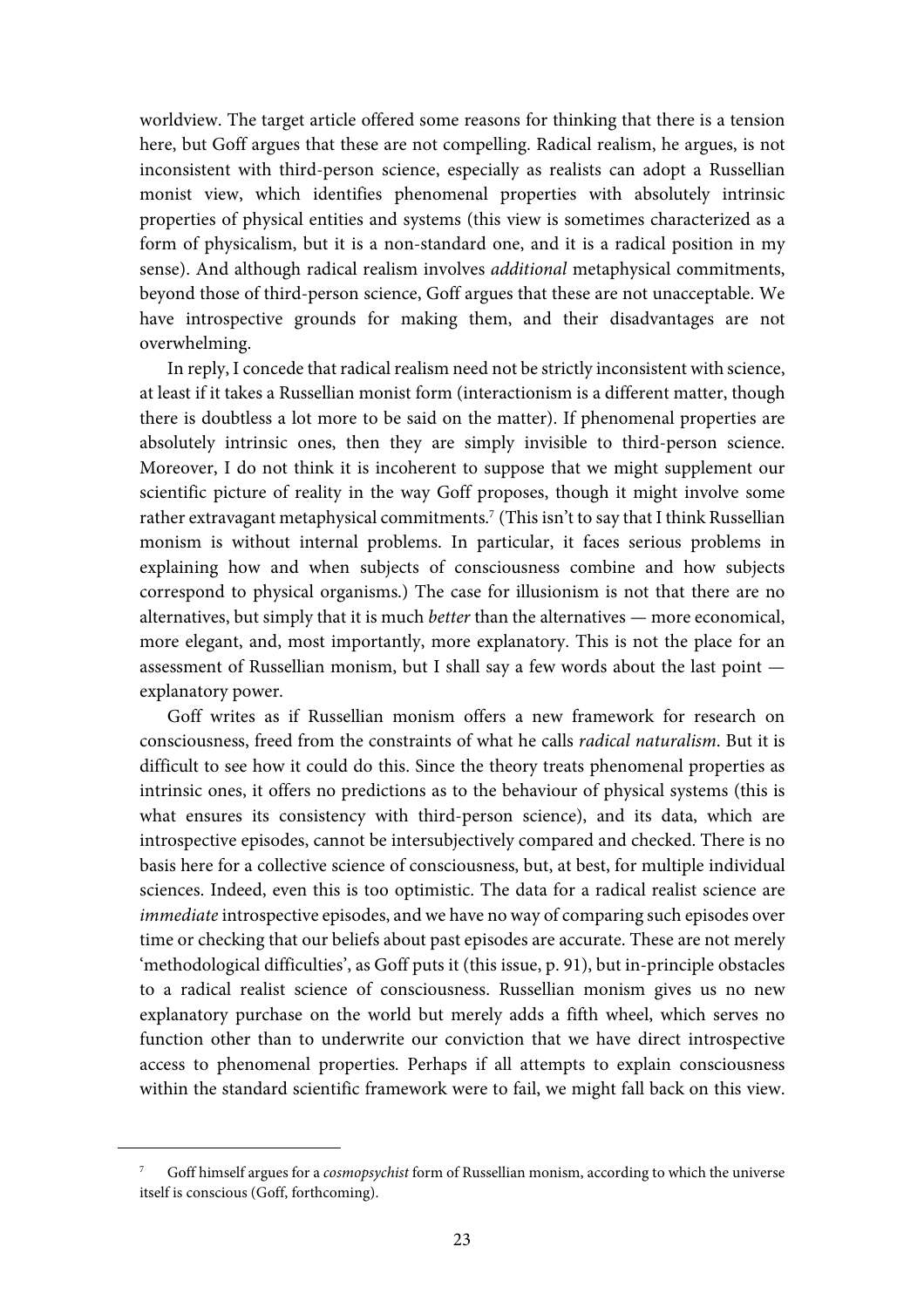But it would be premature to adopt it now. Radical realism may not be incompatible with third-person science, but it is a poor substitute for it.

 I shall add one further, minor comment. Goff asks why I assume that consciousness must be known with certainty if it is to be a datum; in general, we needn't be certain of our data (Goff, this issue, p. 92). This is true, but in other contexts we are prepared to question our data in the light of theory. If realists wish to insist that the reality of phenomenal consciousness is a *bedrock* datum, which cannot be questioned (which was the suggestion under consideration in the context of my original remark), then I think they do need to claim that it is known with certainty. Of course, if realists accept that the introspective data are open to question, then it is a different matter. But illusionists will be happy to fight on this ground.

 **Martine Nida-Rümelin** begins her commentary by rejecting the widely held view that phenomenal consciousness consists in having experiences with phenomenal properties. Talk of experiences having phenomenal properties is, she argues, a confused way of talking about *subjects* having *experiential* properties, where these are properties that it is like something to undergo. If this is correct, then it immediately undercuts illusionism as originally presented. If it is confused to think that being phenomenally conscious involves having experiences with phenomenal properties, then it is equally confused to think that it involves having experiences that are misrepresented as having phenomenal properties. However, as Nida-Rümelin notes, illusionists may simply recast their view as the claim that we misrepresent ourselves as having experiential properties, and she goes on to argue against this claim. (In fact, she argues that the claim is *necessarily* false. She accepts that phenomenal consciousness does not fit into our standard scientific worldview and that theoretical considerations would favour illusionism, were it a possible view.) Since this is the crux of the matter, I shall focus on her arguments, granting her earlier move for the sake of argument.

 Nida-Rümelin's main argument appeals to facts about reference fixing. She argues that reference to experiential properties should be introduced in the following, two-step way. First, we point to paradigm examples, such as suffering pain, feeling sad, or being visually presented with blueness. Second, we establish reference to a feature all the examples share, using metaphors and provisional descriptions (perhaps talking of 'what it is like' to have the properties), but without making any theoretical commitments as to the nature of the feature. This shared feature is what marks out experiential properties and thus phenomenal consciousness. Since illusionists deny the existence of experiential properties, Nida-Rümelin argues, they must either deny that this procedure picks out a common feature of experiential properties or say that experiential properties are never instantiated. Neither option, she argues, is attractive.

 This argument is similar to Schwitzgebel's, and my response is similar. I grant that the first step picks out real properties — the personal-level properties we call 'being in pain', 'feeling sad', 'seeing a blue colour',<sup>8</sup> and so on. Illusionists do not deny that *something* is going on when we are in pain or feeling sad. And I grant, too, that the

<sup>&</sup>lt;sup>8</sup> I'm not sure about 'being visually presented with blueness', which is how Nida-Rümelin puts it (this issue, p. 165).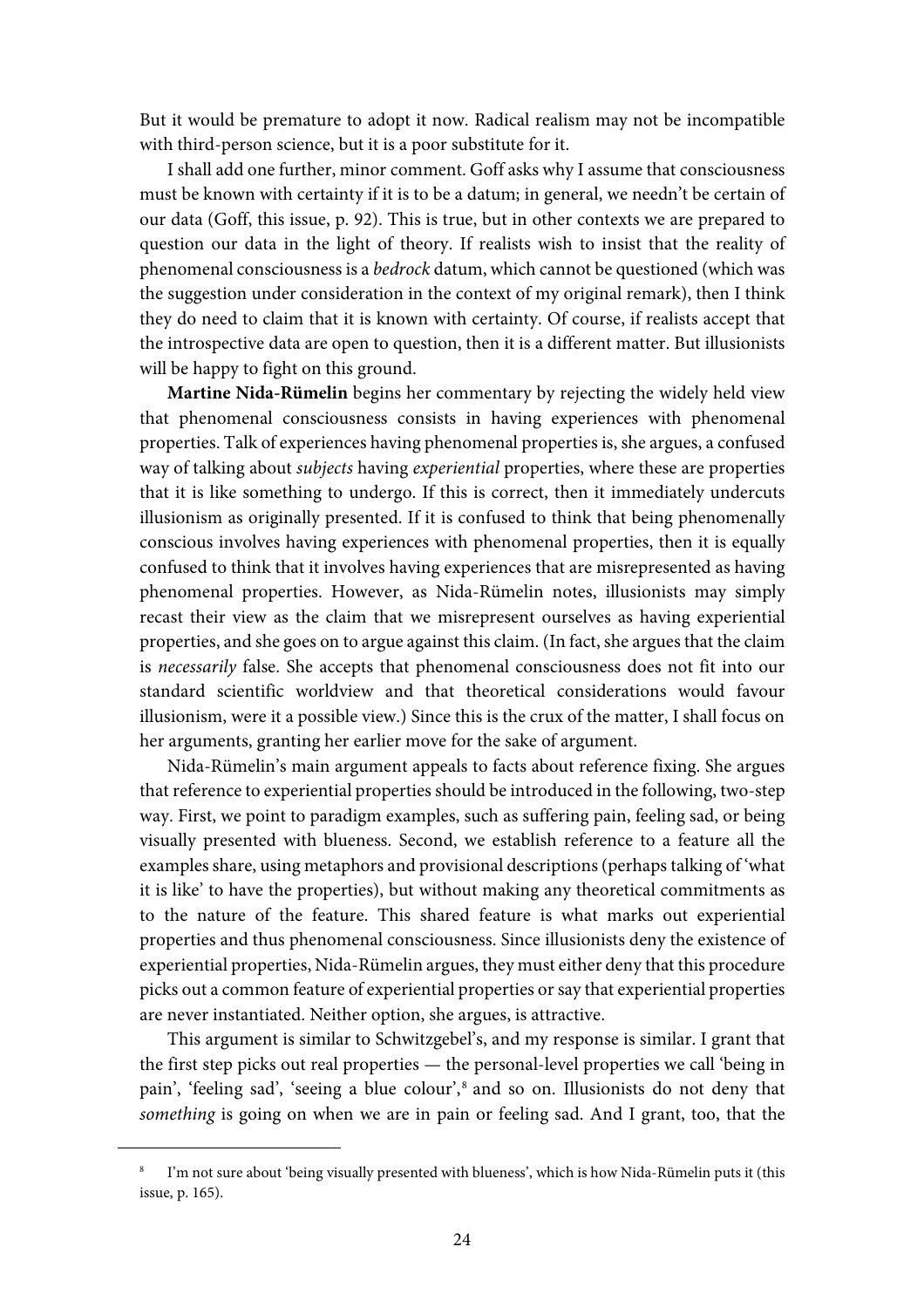second step establishes reference to a common feature of these properties. However, I deny that it is the sort of feature realists think it is. It is not some intrinsic quality, akin to the property characterized by the phenomenality language game. Rather, it is (roughly) the property of having a cluster of introspective representational states and dispositions that create the illusion that one is acquainted with some intrinsic quality. I am sure that this is not what Nida-Rümelin thinks the procedure picks out, but I don't see how she can rule out the possibility. She makes it clear that in the second step reference is to be fixed by ostension, not description (she says that any descriptions used are merely an aid to identification and may not survive later theorizing — this issue, p. 168). So I am happy to concede the truth of realism about experiential properties *in this sense*. However, this is a very weak kind of realism, which is compatible with the ontology of illusionism.

 Nida-Rümelin briefly outlines another argument against illusionism, which turns on the claim that our awareness of experiential properties is direct and unmediated:

If to have a property P and to be aware of having P is one and the same thing, then the awareness of having P cannot possibly 'misrepresent' oneself as having P. On that view, being aware of having an experiential property by having that experiential property does not involve any further step (no reflection, no introspection, no conceptualization) and therefore leaves no room for any kind of illusion. (Nida-Rümelin, this issue, p. 167)

The appeal here is, of course, to direct acquaintance: experiential properties reveal themselves to us immediately, leaving no room for error. This notion has cropped up frequently in this discussion, and it is a central one. *Pace* Prinz, I don't believe it is possible to give a physicalist account of direct acquaintance in any robust sense. I cannot see how physical properties can reveal themselves in this way to a physical cognitive system (by 'physical properties' I mean structural and dispositional properties of the sort described by third-person science, not absolutely intrinsic ones). So, as a physicalist, I maintain that our sense of being directly acquainted with experiential properties is itself an illusion, an artefact of the way our sensory and introspective systems are structured. This will not convince Nida-Rümelin, of course, whose metaphysical commitments are different from mine. But I think we are close to bedrock here, and that's a good place to stop.

# **5. Conclusion**

-

I conclude by thanking the commentators once again. They have forced me to think hard about my position and its commitments, but they haven't shaken my belief in it. If it's an illusion to think that phenomenal consciousness is an illusion, then I'm not disillusioned.<sup>9</sup>

<sup>&</sup>lt;sup>9</sup> I am grateful to Daniel Dennett, Eileen Frankish, Nicholas Humphrey, Maria Kasmirli, and Miloš Tomin for comments, advice, and assistance.